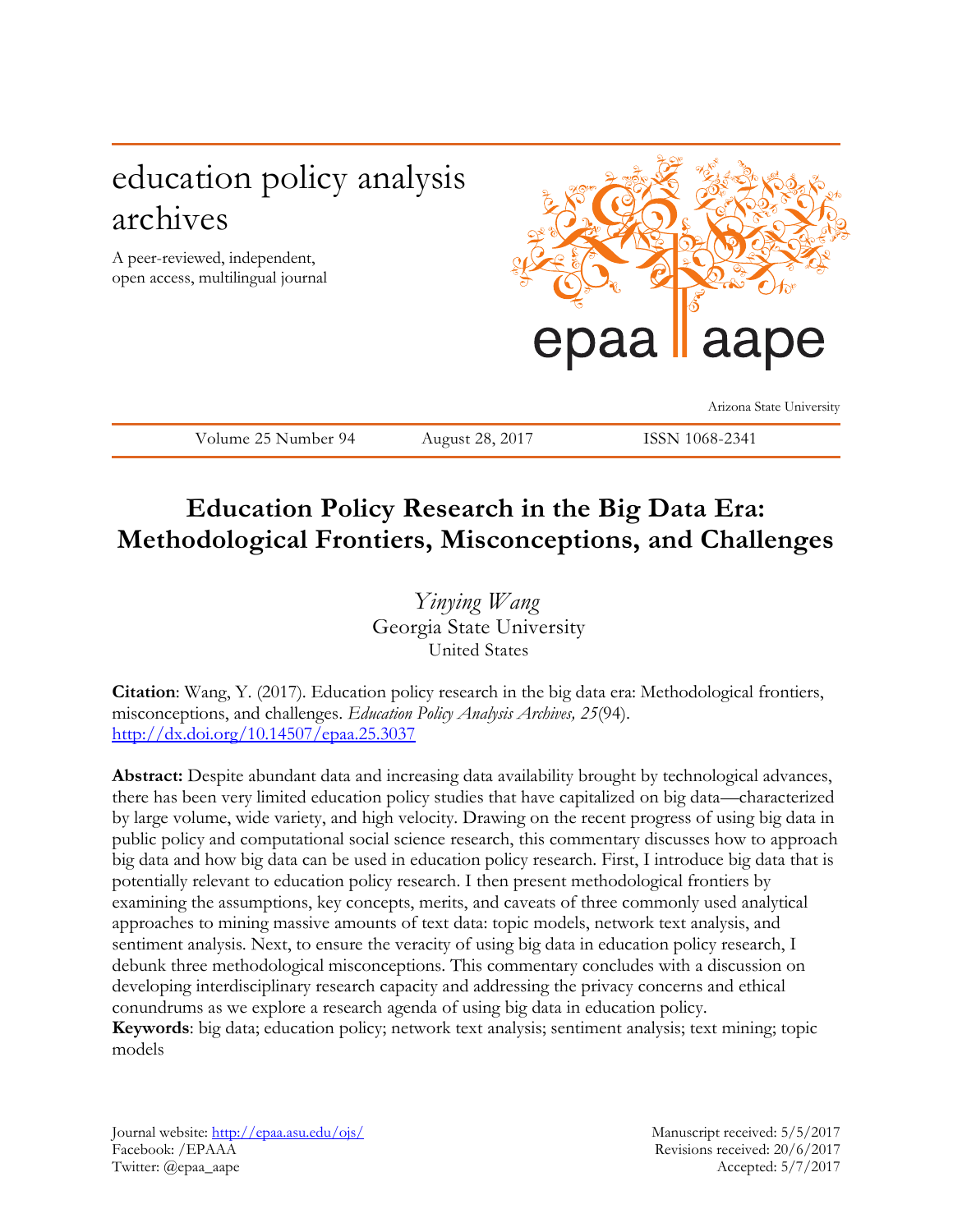#### **Investigación de política educativa en la era de los grandes datos: Fronteras metodológicas, equívocos, y desafíos**

**Resumen:** A pesar de la abundancia de datos y del aumento de la disponibilidad de datos traídos por los avances tecnológicos, hubo estudios de políticas educativas muy limitadas que usaron datos importantes, caracterizados por gran volumen, gran variedad y alta velocidad. En base al reciente progreso del uso de grandes datos en investigaciones de políticas públicas y de ciencia social computacional, este trabajo pretende demostrar el potencial de datos importantes y la gran cantidad de datos que pueden ser utilizados en la investigación de políticas educativas. En primer lugar, introduzca datos importantes que son potencialmente relevantes para la investigación de políticas educativas. Puedo, entonces, presentar fronteras metodológicas, examinando los supuestos conceptos clave, méritos y salvedades de tres enfoques analíticos comúnmente usados en la minería de grandes cantidades de datos de texto: modelos de tópicos, análisis de conexiones textuales y análisis de sentimientos. A continuación, para garantizar la veracidad del uso de grandes datos en la investigación sobre políticas educativas, desenmascaramos tres equívocos metodológicos. Este artículo concluye con una discusión sobre el desarrollo de la capacidad de investigación interdisciplinaria abordando las preocupaciones de privacidad y los enigmas éticos a medida que exploramos una agenda de investigación de uso de datos importantes en la política educativa. **Palabras-clave:** datos grandes; política educativa; análisis de conexiones textuales; análisis de sentimientos; minería de textos; modelos de temas

#### **Pesquisa de política educacional na era dos grandes dados: Fronteiras metodológicas, equívocos, e desafios**

**Resumo:** Apesar da abundância de dados e do aumento da disponibilidade de dados trazidos pelos avanços tecnológicos, houveram estudos de políticas educacionais muito limitados que usaram dados importantes, caracterizados por grande volume, grande variedade e alta velocidade. Com base no recente progresso do uso de grandes dados em pesquisas de políticas públicas e de ciência social computacional, este trabalho pretende demonstrar o potencial de dados importantes e a grande quantidade de dados que podem ser utilizados na pesquisa de políticas educacionais. Primeiro, eu introduzo dados importantes que são potencialmente relevantes para a pesquisa de políticas educacionais. Posso, então, apresentar fronteiras metodológicas, examinando os pressupostos conceitos-chave, méritos e ressalvas de três abordagens analíticas comumente usadas na mineração de grandes quantidades de dados de texto: modelos de tópicos, análise de conexões textuais e análise de sentimentos. Em seguida, para garantir a veracidade do uso de grandes dados na pesquisa sobre políticas educacionais, desmascaramos três equívocos metodológicos. Este artigo conclui com uma discussão sobre o desenvolvimento da capacidade de pesquisa interdisciplinar abordando as preocupações de privacidade e os enigmas éticos à medida que exploramos uma agenda de pesquisa de uso de dados importantes na política educacional.

**Palavras-chave:** dados grandes; política educacional; análise de conexões textuais; análise de sentimento; mineração de textos; modelos de tópicos

#### **Introduction**

The rise of big data—characterized by large volume, wide variety, and high velocity (boyd & Crawford, 2012)—has breathed new life into the social sciences (King, 2011). The progress in acquiring, processing, and analyzing big data has enlightened many fields in the social sciences, such as political science (Bode, Hanna, Yang, & Shah, 2015; Schwartz & Ungar, 2015), public health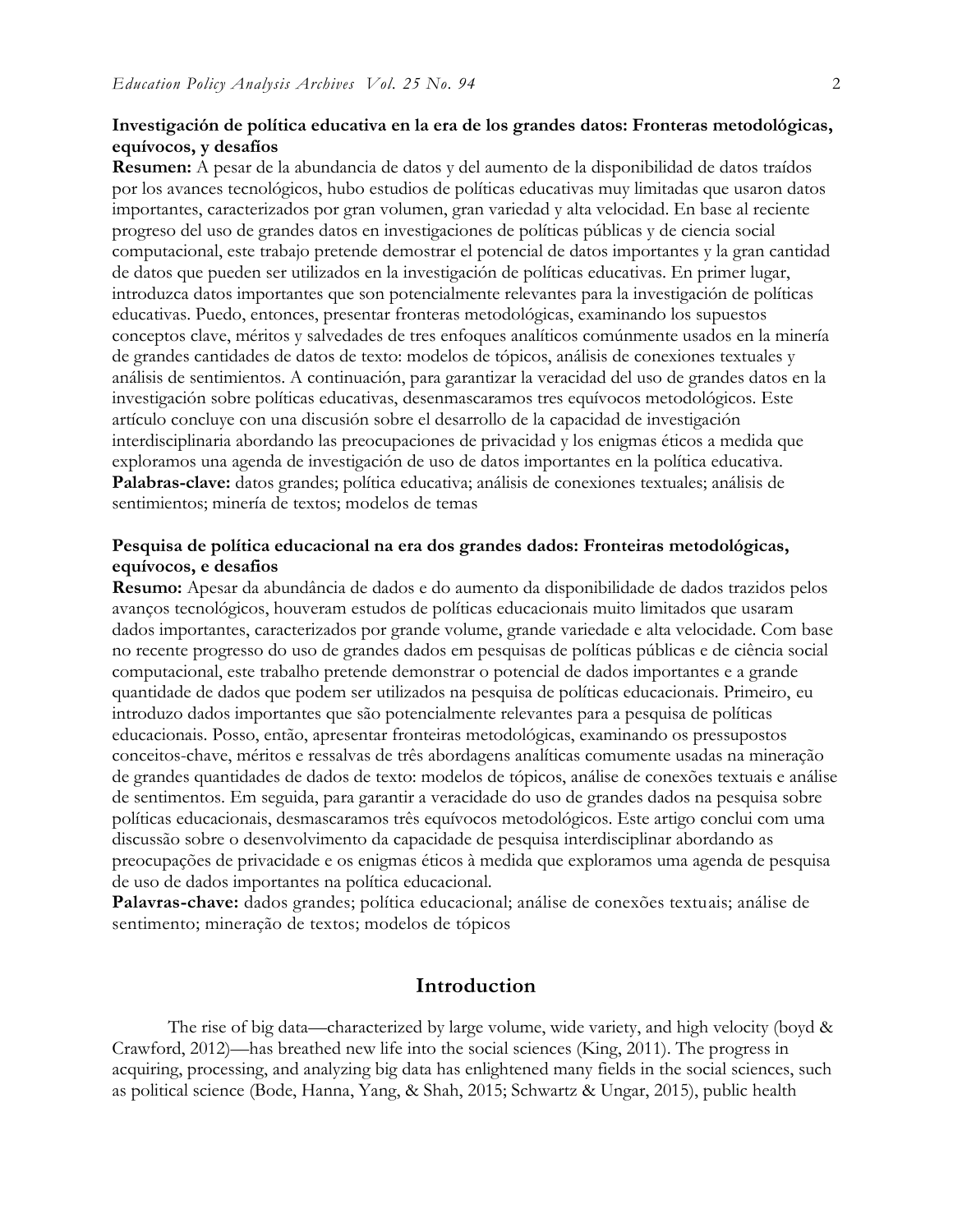(Achrekar, Gandhe, Lazarus, Yu, & Liu, 2011; Bates, Saria, Ohno-Machado, Shah, & Escobar, 2014), economics (Einav & Levin, 2014), and criminology (Chen, Cho, & Jang, 2015), to name a few. In the field of education, despite the fast growing body of literature on learning analytics collecting and analyzing big data to optimize student learning, particularly in online learning environment (Baker & Yacef, 2009), there has been limited scholarship on capitalizing on big data in education policy.

To discuss the potential of big data and how big data can be used in education policy research, in this commentary I first introduce big data that is potentially relevant to education policy research. Given the conspicuous absence of education policy studies using big data, I primarily draw upon the literature on big data in public policy and computational social science—the emerging field at the convergence of computer science and the social sciences, using computational modeling to analyze massive amounts of digital data harvested mostly from digital media sources to study social phenomenon (Lazer et al., 2009; Shah, Cappella, & Neuman, 2015; Watts, 2013). Grounded in the broad literature relevant to education policy research, I then introduce three methodological frontiers of mining massive amounts of text data (i.e., a corpus of texts; Fleuren & Alkema, 2015; Hearst, 1999): topic models, network text analysis, and sentiment analysis. In particular, I examine the assumptions, key concepts, merits, and caveats of each of the three analytical approaches. Next, to ensure the veracity of using big data in education policy research, I debunk three methodological misconceptions. This paper concludes with the discussion on developing interdisciplinary research capacity and addressing the privacy concerns and ethical conundrums as we explore a research agenda of using big data in education policy.

#### **Big Data in Education Policy Research**

What is big data? In fact, big data is very loosely defined. There is no arbitrary cutoff point regarding how big the data must be in order to be considered as big data. Generally speaking, big data has three distinct features: large volume, wide variety, and high velocity (boyd & Crawford, 2012). In addition, some posit a fourth feature of veracity—the trustworthiness and accuracy of big data (Bello-Orgaz, Jung, & Camacho, 2015). In this commentary, I draw upon the literature of big data in public policy research and computational social science to delineate each of the first three features of big data, followed by the potential value of big data in education policy research. I then address the fourth feature of veracity as I present the methodological frontiers and debunk potential misconceptions. Here I proceed to introduce the first three features of big data: large volume, wide variety, and high velocity.

#### **Large Volume**

The first defining feature of big data is its massive volume. While the name of "big data" suggests large volume, there is no arbitrary cutoff point distinguishing "big" from "small" data. Oftentimes, the volume of big data is staggeringly large, such as over 118,000 speeches in the U.S. Senate (Quinn, Monroe, Colaresi, Crespin, & Radev, 2010), over 16,000 articles in the journal *Science* from 1990 to 1999 (Blei & Lafferty, 2007), 13,246 political blog posts on the 2008 presidential election (Roberts, Stewart, & Tingley, 2016), and over 16,000 documents on climate change (Boussalis & Coan, 2016).

In education policy research, the large volume of data can come from a host of sources. First, data-driven education accountability systems provide the unprecedentedly large volume of data on students, teachers, administrators, schools, and communities. For a ready example, a recent study tapped into the record of about 200 million test scores in math and reading to examine educational inequalities (Reardon, Kalogrides, & Shores, 2016). Second, digital footprints—digital trace data we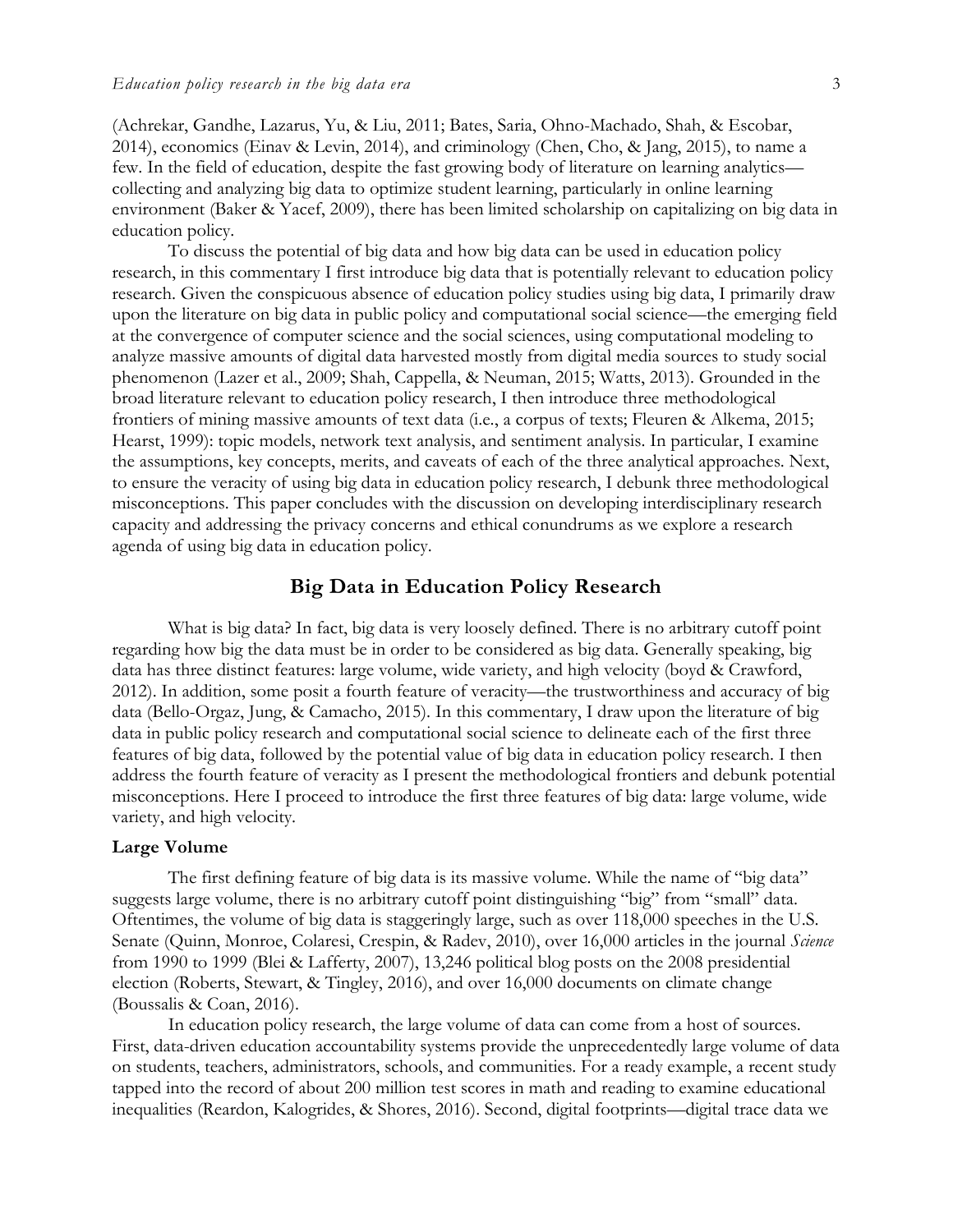create as we use digital services and devices (Howison, Wiggins, & Crowston, 2011)—are another source of big data that are valuable to education policy research. The data generated from our online activities, either posting tweets on Twitter (e.g., Barberá, 2015) or reading the Facebook newsfeed (e.g., Kramer, Guillory, & Hancock, 2014), could serve as the proxy for online public opinion on education policy. For instance, the hashtags #CommonCore and #CCSS are among the most frequently used hashtags by the digital public when discussing the education policy on the Common Core State Standards on social media (Supovitz & Reinkordt, 2017; Wang & Fikis, 2016). One of the frequently co-occurring hashtags with #CommonCore and #CCSS is #OptOut, which refers to the movement of opting out of high-stakes standardized testing (Wang & Fikis, 2017). At the epicenter of the opt-out movement in the state of New York, the Long Island Opt-out group—a major advocate for opting out of state standardized testing—has tens of thousands of Facebook group members discussing testing and sharing resources on how to opt out (Wang, 2017). Third, technological advances in data acquisition increase data availability for education policy research. For instance, the optical character recognition (OCR) was used to convert the un-digitalized text data into the data that can be read in computers in a study examining the latent topics in 1,539 articles published in *Educational Administration Quarterly* from 1965 to 2014 (Wang, Bowers, & Fikis, 2017). Another common data acquisition approach is to use application programming interfaces (APIs) to retrieve data generated on the Internet. Many technology companies (e.g., Google, Facebook, and Twitter) use APIs to grant others limited access to their data so that more applications can be created using their data. Twitter API is one of the most popular APIs among researchers. For instance, Twitter API was used to collect 660,051 tweets containing the hashtags of #CommonCore and #CCSS to study online public opinion on the Common Core State Standards (Wang & Fikis, 2017). Fourth, collaborations with technology companies allow academics to access big data. An example is a collaborative research undertaking that carried out a randomized controlled experiment involving 61 million Facebook users to study social influence within online social networks (Bond et al., 2012). All these sources—the data-driven education accountability systems, the digital footprints generated by digital services and devices, data acquisition technologies, and collaborations with technology companies—provide the unprecedentedly voluminous amounts of data for education policy research.

#### **Wide Variety**

Big data does not simply mean large volume. It also refers to the wide variety of types of data, including, but not limited to, videos, images, audios, media coverage, blogs, social media posts, online comments, records of government agencies, mobile phone logs, data generated by wearable digital devices, and satellite images. These diverse data sources, along with the conventional data sources in education policy research (e.g., interviews, observations, artifacts, surveys, and archived documents), provide researchers with rich, multi-dimensional insights into the education policy issues of interest.

One potential for using big data in education policy research is to investigate public opinion on education policy. Since public opinion is one of the factors shaping policymaking (Burstein, 2003; Gormley Jr., 2016; Page & Shapiro, 1983), researchers have studied public opinion on a variety of education issues, including the policy in early childhood education (Gormley Jr., 2016), school reform (Henderson, Peterson, & West, 2016), school quality (Jacobsen, Snyder, & Saultz, 2014), and race-based and wealth-based student achievement gaps (Valant & Newark, 2016). Prior studies on public opinion on education and policy used the data collected from surveys, including the EdNext annual survey of American public opinion on education (Peterson, Henderson, West, & Barrows, 2017), the survey administered to the members of YouGov—a company conducting academic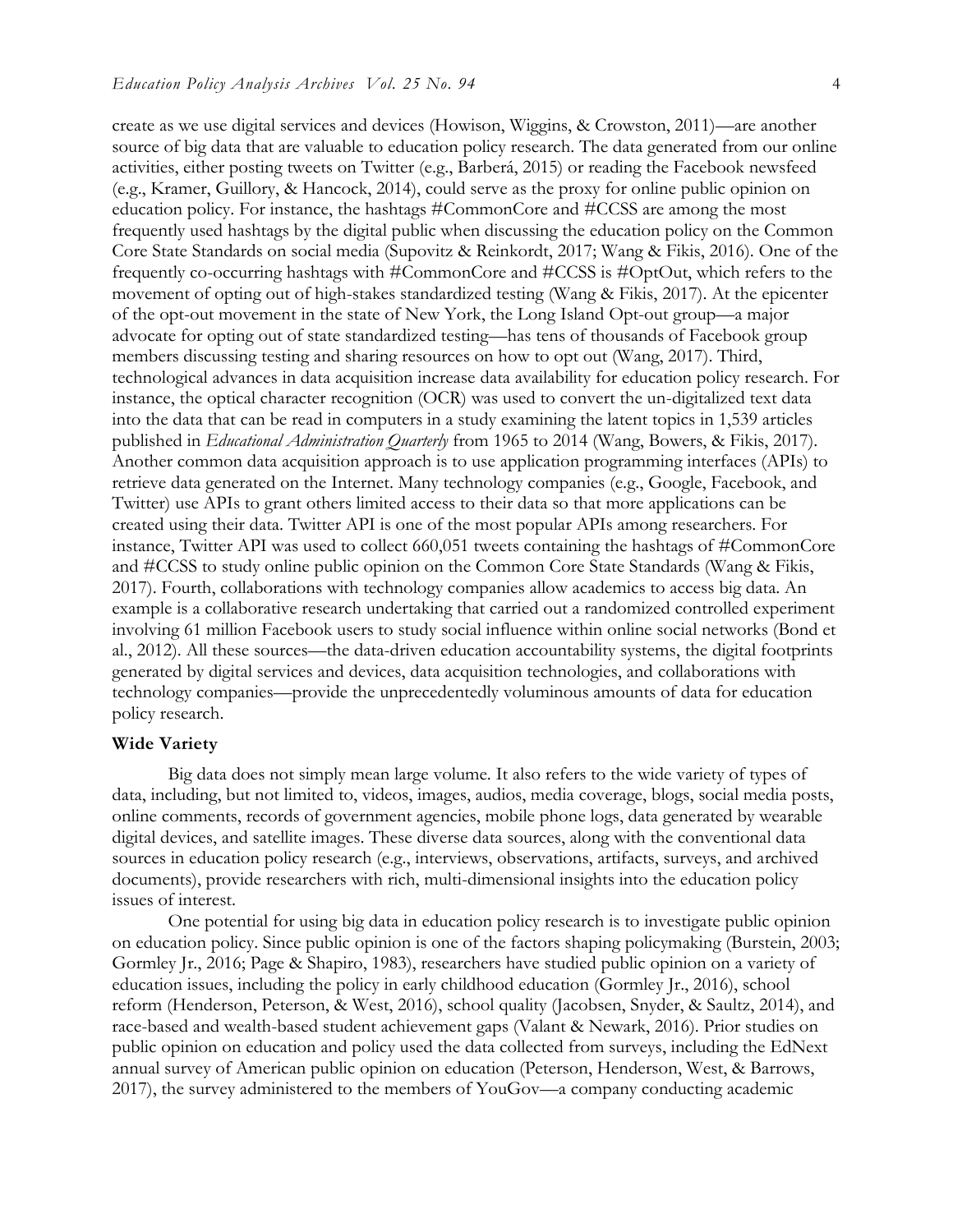survey research and online political polling (Valant & Newark, 2016), and the survey fielded by Knowledge Networks to a sample representative of the U.S. population to study the effect of school report card formats on public opinion on school quality (Jacobsen, Snyder, & Saultz, 2014). In the big data era, in addition to survey data, a growing number of studies have examined public opinion on policy issues using social media data—the data generated by the digital public as they discuss policy issues on social media. A few examples could suffice. Over 120,000 tweets were collected to examine public opinion on health reform (King et al., 2013). Chung and Zeng (2015) developed a system called 'iMood' to identify opinion leaders, influential users, and community activists on the U.S. immigration policy by analyzing about one million tweets. Whitman (2015) detailed how the data from Twitter and the Google Trends were used to measure public opinion on the U.S. space policy. Reddicka, Chatfieldb and Jaramilloa (2015) examined public opinion on National Security Agency massive surveillance programs of Americans through a critical discourse analysis of tweets along with the survey data collected from a randomly sampled public opinion poll of Americans.

In addition to social media data, researchers have been exploring how to use other sources of big data, such as mobile phone metadata and satellite images. Toole and his team demonstrated the potential of using mobile phone metadata to improve the forecasts of critical economic indicators for governments' policymaking (Toole et al., 2015). Toole et al. used the mobile phone metadata (e.g., who called whom, the location of the cell towers through which the calls were made, the time of the calls, the total number of calls, and the number of incoming and outgoing calls) as a proxy to detect the changes in mobility and social interactions caused by layoffs, and then predicted the aggregated unemployment rates months before the official reports were released. Moreover, to leverage the value of image data, a novel approach is to use satellite-recorded nighttime lights to estimate the poverty and economic growth (Henderson, Storeygard, & Weil, 2012; Pinkovskiy & Sala-i-Martin, 2015; Xie, Jean, Burke, Lobell, & Ermon, 2016). Suffice it to say, these examples present the tantalizing potential of using big data in education policy research.

#### **High Velocity**

The third feature of big data is high velocity: the high speed of data generation. Unlike survey datawhich are generated periodically whenever the survey is administered, much of the big data—such as web browsing, Facebook status updates, YouTube videos, phone call logs—are generated in a constant stream. High-velocity streaming data pose both methodological challenges and opportunities of processing the constant incoming data, particularly processing data in a timely fashion, so that the data can be analyzed in real-time or near real-time. For instance, a group of researchers capitalized on the simplicity (i.e., no more than 140 characters) and immediacy features of tweets to detect the traffic events in urban areas (Gutierrez, Figuerias, Oliveira, Costa, & Jardim-Goncalves, 2015). In education policy research, a common limitation is the time lag of months, if not years, between data collection and result report. In the big data era, one solution to the time lag limitation is to capitalize on diverse data sources and automate or semi-automate data processing, analysis, and visualization, so that raw data can be processed, analyzed, reported, and visualized in a timely manner to inform education policymaking, implementation, and evaluation. In fact, the methodological advances in real-time analytics have been fast growing. The three methodological frontiers introduced in the following section can all be automated or semi-automated. The real-time analytics is definitely an area that those who are interested in using big data in education policy research should watch for.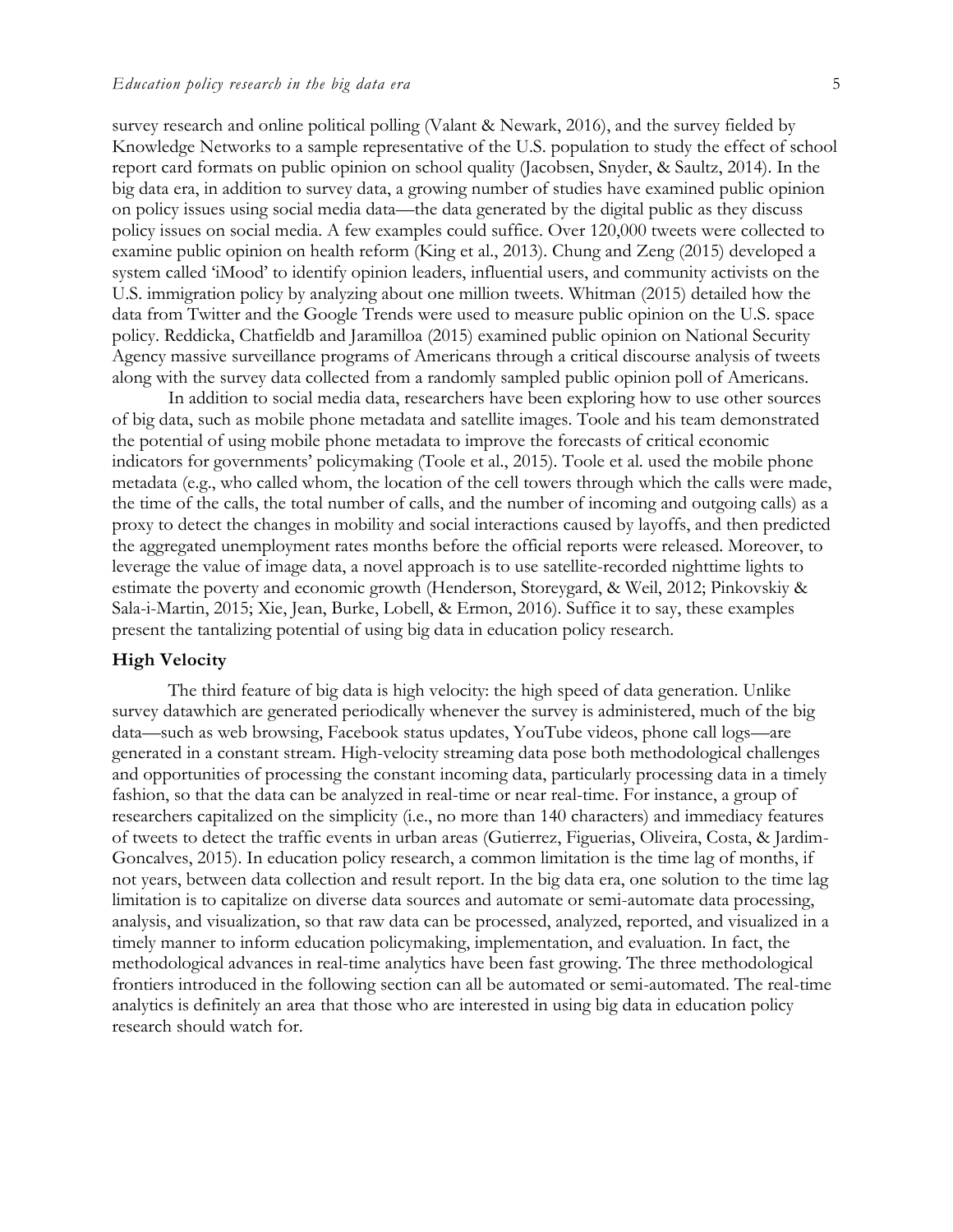### **Methodological Frontiers**

In the big data era, the wealth of data available to social scientists has been considered as the microscope to microbiologists (King, 2011). It is certainly appealing that big data could enrich our understanding of social phenomena and relevant education policy issues. Yet big data, as King (2016) noted, "is not about the data" (p. iii). Rather, big data is about the *analytics*—the methodological approaches that extract insights from large-volume, wide-variety, and high-velocity data. To surmount the methodological challenges brought by big data, emerging analytical tools have been rapidly developed at the intersection of the social sciences and computer science to analyze massive amounts of digital data (Alvarez, 2016; Lazer et al., 2009; National Research Council, 2013; Shah, Cappella, & Neuman, 2015; Watts, 2013). Given the conspicuous absence of education policy studies using big data, I primarily draw upon the relevant literature on big data in public policy and computational social science to introduce three methodological frontiers—topic models, network text analysis, and sentiment analysis—along with their assumptions, key concepts, merits, and caveats. It is important to stress at the outset that the methodological approaches introduced here are only the commonly used ones (Alvarez, 2016; Feldman, 2013; Verd & Lozares, 2014). They do not represent a comprehensive survey of all the methodological tools to analyze big data. Neither do they supplant conventional methodological approaches in education policy research. By introducing the methodological tools, this article aims to invite education policy researchers to venture into big data by applying the tools to education policy research.

#### **Topic Models**

Topic modeling (Blei, 2012; Blei, Ng, & Jordan, 2003) is one of the prominent, rapidly developing methods to infer latent topics in massive amounts of text data. The topic models assume that each document has multiple topics, and each topic can be inferred by the probability distribution over a set of words. For example, the topic of social justice is described by the words such as "inequity," "justice," "race," "disability," and "bilingual" (Wang et al., 2017). In addition to identifying latent topics in text data, topic models have been developed to uncover how the topics are related to one another—such as the correlated topic models (Blei & Lafferty, 2007), and how the topics evolve over time—such as the dynamic topic models (Blei & Lafferty, 2006).

The popularity of topic models is partly explained by the fact that they are effective and scalable to explore the latent topics in massive amounts of text data. Topic models can be either fully automated (i.e., unsupervised) or semi-automated (i.e., supervised) (Roberts et al., 2016). When unsupervised topic models are applied, no previous annotations or labeling of the documents is needed, as the topics are identified by the high probability words that describe a particular topic. Therefore, topic models are highly scalable, without the constraint of human cognition entailed in manual coding. Thanks to the scalability, topic models have been applied to analyze the large volume of text datasets from a variety of data sources: 24,236 press releases from the U.S. Senate (Grimmer, 2010), the opinion texts from the U.S. Supreme Court's 4,321 non-unanimous Court decision from 1949 to 2006 (Lauderdale & Clark, 2014), over 21,000 scholarly articles on literary studies over the last 120 years (Goldstone & Underwood, 2014), and 233,452 online healthcare chat logs (Wang, Huang, & Gan, 2016). Recently, topic models have been used for automated annotation of images (Feng & Lapata, 2010) and videos (Katsurai, Ogawa, & Haseyama, 2012).

In education policy research, topic models can be applied to infer latent topics in large corpora compiled from multiple data sources. They include records of government agencies, news coverage, and social media discourse throughout the policy processes from problem identification and framing to ongoing evaluations of existing policies. Since no study was found that has applied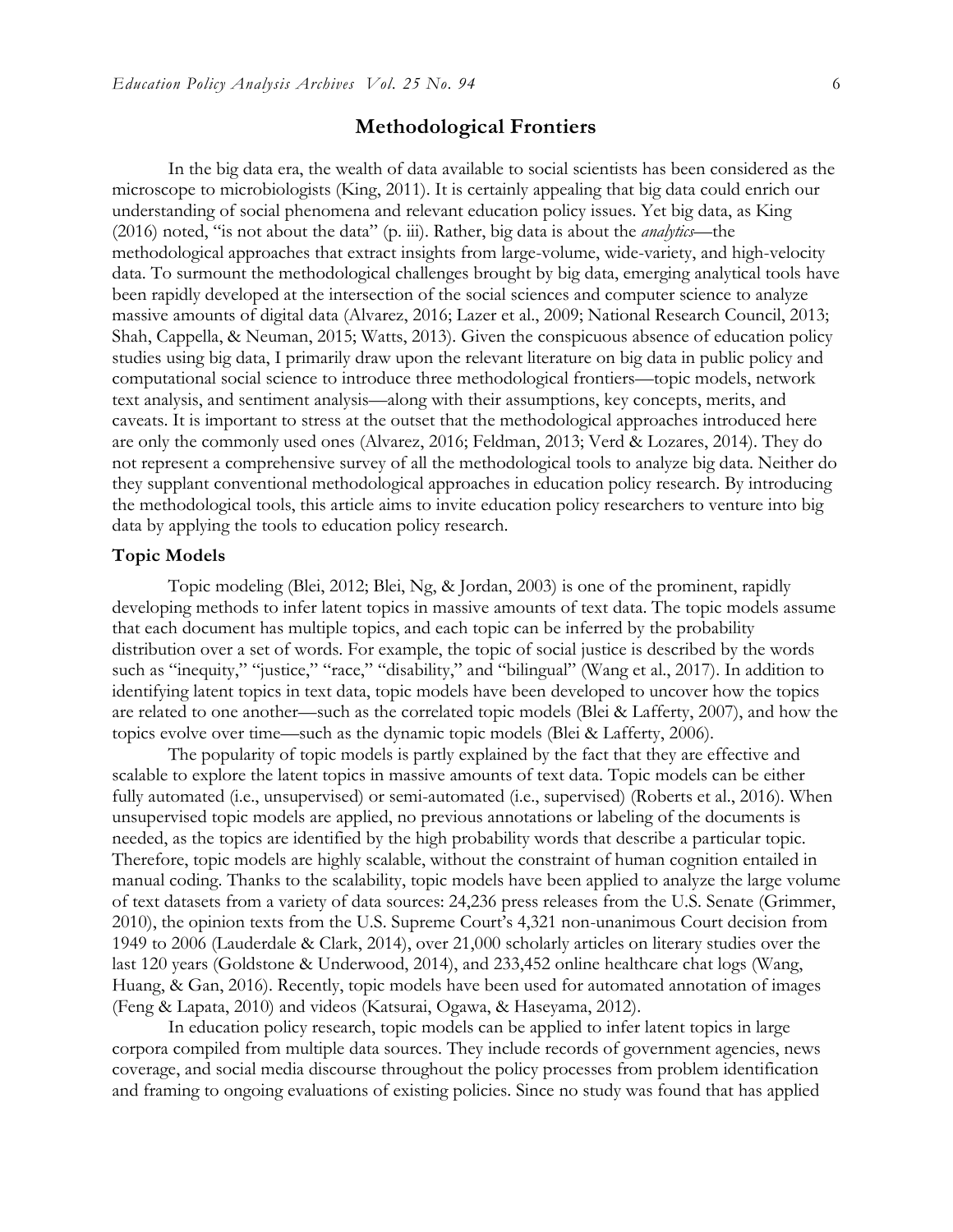topic models in education policy research, here I present a topic modeling study in education research. Wang and her team used topic modeling and identified 120 latent topics in 16,524 documents published in the 116-year history of the longest running journal in education *Teachers College Record* (*TCR*) from 1900 to 2015 (Wang, Bowers, Chae, Fikis, & Natriello, 2017). The 120 topics were identified by generating two matrices: (1) a matrix of word probabilities by latent topics, and (2) a matrix of topic proportions by *TCR* articles (see Blei, 2012, for a thorough explication of probabilistic topic modeling). Among the 120 topics in education literature over the last 116 years, the topic of education in wartime disappeared after the end of cold war in the 1980s; the topic of social justice has been on the rise since the 1950s; the topic of measurement of student achievement has garnered persistent attention in the education research community since the 1900s.

Researchers who apply topic models to education policy research need to be aware of a couple of caveats. First, topic models, albeit valuable, are only a blunt tool to explore large corpora. Unlike the fine-grained results generated by manual coding, the results of topic models are a coarsegrained description of the text datasets. Further, topic models, even unsupervised topic models, necessitate researchers' subjective decisions on modeling and choosing the best fitting model. Most topic models do not run on every single word in the datasets. Rather, before running topic models, the text data need to be processed and cleaned. In this data cleaning process, a common practice is to remove the words that do not convey topical meaning or the words that are used most and least frequently. To do so, scholars may take different approaches, as "there is no globally best method" (Grimmer & Stewart, 2013, p. 3). A few examples would suffice. Blei and Lafferty (2007) removed the words by two criteria: the words occurred fewer than 70 times, and the 296 stopwords such as "a," "an," "the," and "around". Roberts et al. (2016) removed the words that occurred fewer than 1% of the 13,246 blog posts. Grimmer (2010) removed the words that occurred fewer than 0.5% and over 90% of the documents, as well as the stopwords. Grün and Hornik (2011) calculated the mean term frequency-inverse document frequency (tf-idf), and then only included the words that have a tf-idf value slightly above the median to remove the very frequently used words. All these examples demonstrate how running topic models entail the researchers' modeling decisions. Moreover, researchers interpret the topic model output and oftentimes label the topics through drawing upon the researchers' knowledge on the context of the text data. For instance, to label each topic, the researchers examined the topics that have been identified periodically in the existing literature in the field, and took account into the results generated from the topic models: the highprobability terms and the high-probability articles (Wang et al., 2017). This process of data interpretation relies on the researchers' contextual knowledge of the data. For this reason, topic models, while do not replace humans, "amplify human abilities" (Grimmer & Stewart, 2013, p. 4). To that end, the most promising way of automated text mining is not to negate the researchers' need to read the texts, but rather "to identify the best way to use both humans and automated methods for analyzing texts" (Grimmer & Stewart, 2013, p. 4).

#### **Network Text Analysis**

Network text analysis is another emerging methodological frontier to analyze text data. A network is formed by nodes and ties (Borgatti, Everett, & Johnson, 2013). To conceptualize texts as networks, the units of texts (i.e., words or concepts) are connected by the ties (i.e., the co-occurrence of words or the relationships between concepts; Verd & Lozares, 2014). Network text analysis assumes that the semantic meaning of texts is revealed by the patterns of network structure—how the units of texts are connected in the network (Diesner & Carley, 2005). For instance, in the network text analysis of stem-cell research literature, the words—such as "bone," "marrow," "transplantation," "tissue," and "peripheral"—are tightly connected by their co-occurrence ties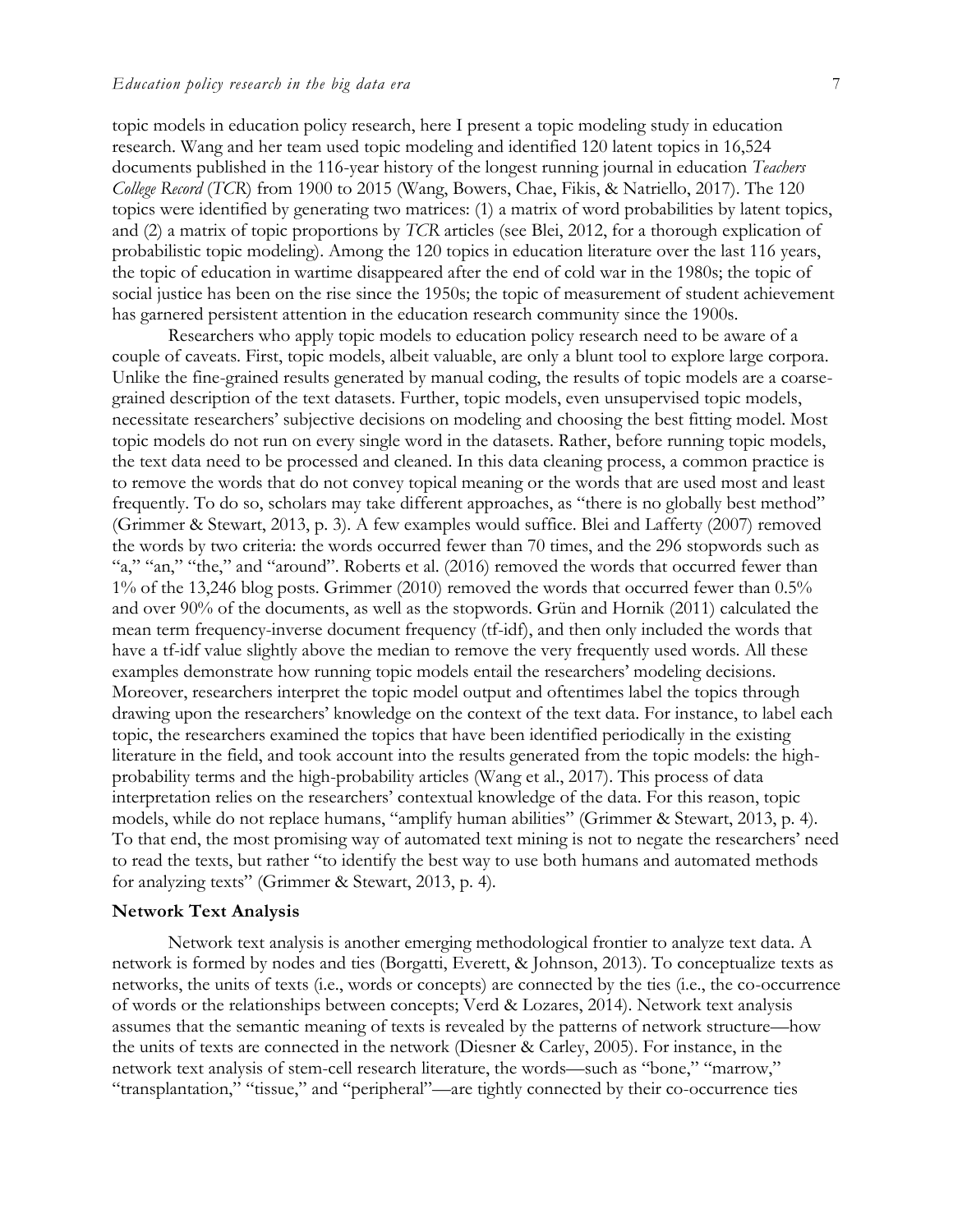(Leydesdorff & Hellsten, 2005), denoting that the co-occurrence relationships between the tightly connected words are stronger than those words with others. In the network analysis of texts compiled by 1.9 billion anonymous queries on epilepsy, the nodes are the words that are connected by the co-occurrence ties; the tightly connected clusters of words suggest the topics, including the seizures and their effects on the body, anti-epileptic drugs and their side effects, and the life changes (e.g., driving and employment) related to epilepsy (Miller, Groves, Knopf, Otte, & Silverman, 2017). In addition to conceptualizing words as the units of texts in the networks, researchers also consider hashtags as the units of texts in analyzing the text data acquired from social media. For instance, in the network analysis of 660,051 tweets containing the hashtags #CommonCore and #CCSS (the Common Core State Standards), the nodes are the hashtags that are connected by the co-occurrence ties; the tightly connected clusters detected by the faction algorithm suggest the online discourse on the Common Core State Standards on Twitter centered around the topics, including the Republican Party's 2016 presidential candidates (e.g., #Trump2016 and #TedCruz2016), anti-Common Core (e.g., #StopCommonCor and #StopCC), education policy and reform (e.g., #NCLB and #ESSA), as well as teaching and testing (e.g., #teaching and #testing) (Wang & Fikis, 2017). Another novel approach to conceptualizing texts as the networks is to consider nodes as the nouns that are connected by the verbs as ties. For instance, in the network analysis of 130,213 news articles on the 2012 U.S. presidential elections, the nodes are the nouns such as Obama, economy, and efforts, and the ties are the verbs such as celebrate, acclaim, and blame (Sudhahar, Veltri, & Cristianini, 2015).

Both network text analysis and the aforementioned topic models are emerging methodological approaches to analyze text data. One might wonder: If we use the two methods to analyze the same text dataset, do their results differ? The answer, according to the literature (Leydesdorff & Nerghes, 2015; Wang & Fikis, 2016), is affirmative. In fact, the two methods can yield the results that are significantly uncorrelated. This by no means suggests topics models and network text analysis are invalid. Rather, it suggests the methods work well if applied for different purposes: the topic modeling is more appropriate to reveal similarities, whereas network text analysis is more appropriate to reveal semantic meanings. The different results yielded by using topic models and network text analysis are analogous to the different results generated from using different conceptual frameworks and coding schemes when manually coding the same dataset in qualitative research.

It is worth noting that when analyzing the hashtag co-occurrence networks, it is of critical importance to select the appropriate hashtags. The hashtags might keep changing and evolving over the process of education policymaking and implementation. Correspondingly, the appropriate hashtags should be broad enough to include all permutations of the words and phrases relevant to the topic of interest. However, if it is too broad, there is a risk of including irrelevant content, adding noise to data. Therefore, an iterative process is recommended to examine the data retrieved using the selected hashtags.

#### **Sentiment Analysis**

The third methodological frontier that holds great promise in education policy research is sentiment analysis, also known as opinion mining. Sentiment analysis identifies the sentiment and emotions in text data through detecting emotion-bearing words (Liu, 2010). For instance, the negative sentiment is considered to be expressed in the tweet "*Fear*, *retaliation* ruled @UserID HR department, employees say", because of the negative emotion-bearing words (i.e., fear and retaliation) were used; the positive sentiment is considered to be expressed in the tweet "*Thank* you for surprising one of our *amazing* teachers today!", because of the positive emotion-bearing words (i.e., thank and amazing) were used. Sentiment analysis can be applied at various levels (e.g.,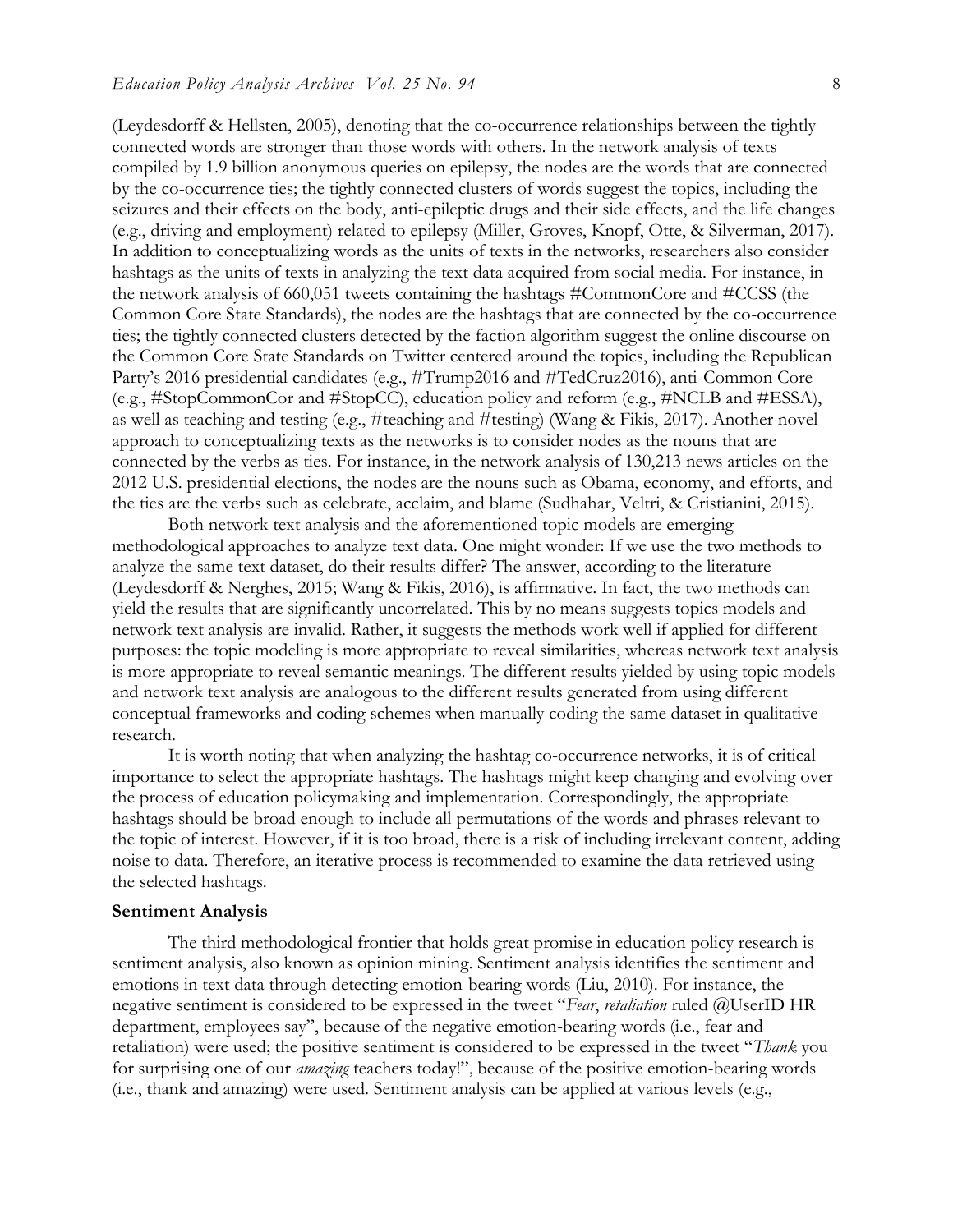document, sentence, and aspect) using sentiment lexicons such as SentiWordNet (Feldman, 2013). With the wealth of digital data, sentiment analysis has emerged as a supplement to the existing methods (e.g., surveys and interviews) to gauge public opinion—an aggregate of individual views, attitudes, and beliefs about a particular topic expressed by the digital public.

The automated sentiment analysis has been applied to research in many fields to examine public opinion. In business, sentiment analysis has been used to evaluate the sentiment in financial news articles to predict stock prices (Schumaker, Zhang, Huang, & Chen, 2012). In political science, sentiment analysis was conducted to measure the public opinion on the 2008 Obama-McCain debate (Fernández-Gavilanes, Álvarez-López, Juncal-Martínez, Costa-Montenegro, & González-Castaño, 2016). In the field of public policy, sentiment analysis was conducted to gauge the public opinion on the U.S. immigration policy (Chung & Zeng, 2015) and crime problems (Jeremy, Paul, Krone, Spiranovic, & Cockburn, 2015). In the field of education policy, sentiment analysis was conducted to investigate the public opinion on the Common Core, and it was found that the negative sentiment surpassed the positive sentiment in all 50 states and the District of Columbia (Wang & Fikis, 2017).

If sentiment analysis is used to analyze social media data, researchers can often pinpoint the geographical locations of social media users by geographic identifiers, including geotagged locations and self-reported locations. Prior literature has consistently suggested that approximately 1% of tweets are geotagged, thus providing the data on latitude and longitude of the locations where the tweets are posted (e.g., Jahanbakhsh & Moon, 2014; Mislove, Lehmann, Ahn, Onnela, & Rosenquist, 2012; Ram et al., 2015; Young, Rivers, & Lewis, 2014). In addition, around 70% of Twitter users self-report their geographic locations on their Twitter profiles (e.g., Mislove et al., 2012; Wang & Fikis, 2017). These data on locations, along with the data on the time stamps of social media posts, offer researchers opportunities to examine when and how public opinion emerge, fluctuate, and evolve at different geographical scales such as states, congressional and legislative districts, and large cities and towns. Moreover, when social media users post selfies like more than half of millennials have already done in the United States (Taylor, 2014; Wilson, 2014), the public opinion can be examined at an even more granular level by demographic groups such as African Americans, Hispanics, and Asian Americans. More intriguingly, public opinion is not a static entity. Rather, public opinion is contagious (Kramer et al., 2014), and they evolve throughout the policymaking and implementation process. As a corollary, sentiment analysis can be an instrumental tool in education policy research to glean insights into how education policy affect the public, and the interplays among education policy, public opinion, and policy outcomes in diverse political, economic, and cultural contexts.

Like other methodological approaches introduced earlier, sentiment analysis is a crude tool to detect sentiment in large-volume text datasets. Other than that, the automated sentiment analysis has a few unique limitations. First, the fully automated sentiment analysis does not detect sarcasm well. Sarcasm is a sophisticated expression, in which "praises" carries negative sentiment (Altrabsheh, Cocea, & Fallahkhair, 2015). Take the tweet "Brilliant! The real agenda behind #CommonCore!" as an example. The algorithms in sentiment analysis might deem "brilliant" as a positive-emotion-bearing word and categorize erroneously the tweet with positive sentiment. The second limitation of sentiment analysis is the lack of contextual understanding. Without it, the sentiment analysis algorithms might categorize the tweets "Testing is so green." and "Opt out is so White." as the tweets with the neutral sentiment, which might be in disagreement with manual coding results ("Testing is so green" might be manually coded as "testing industry wring profits from public education"; "Opt out is so white" might be manually coded as "The students and their parents who advocate for opting out of standardized testing are predominantly White"). The third limitation is the exclusion of the content on the webpage directed by the hyperlinks in tweets.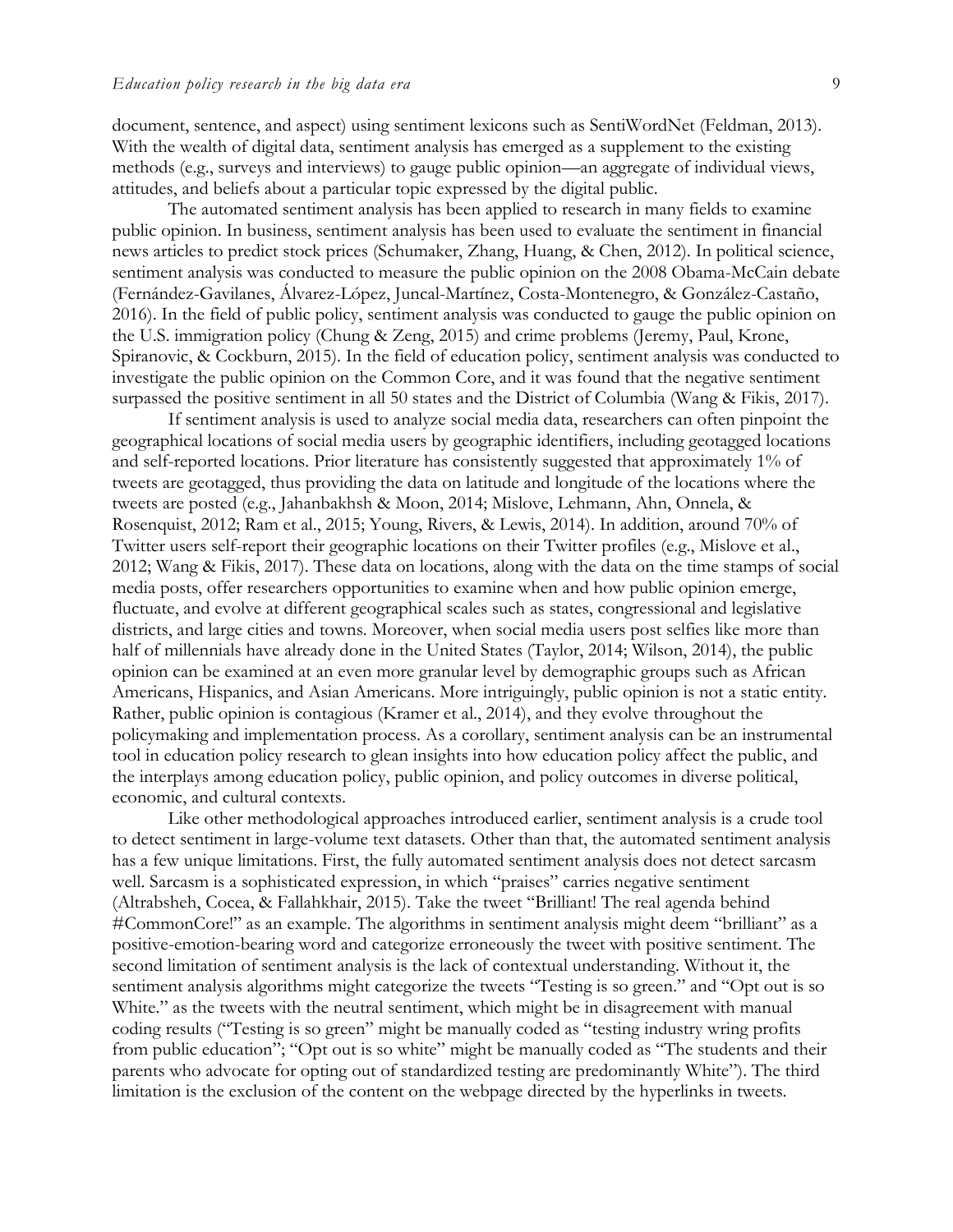Consider the tweet "Must read. http://t.co/eUJqNEGZSm Is this where we are headed? Lots to think about." The text data in this tweet itself suggest neutral sentiment, but the content on the webpage directed by the hyperlinks in the tweet carries negative sentiment towards the proposed changes in the Elementary and Secondary Education Act (ESEA) Reauthorization. Given the limitations, sentiment analysis often needs some portion of manual coding to ensure the veracity of data analysis.

#### **Debunking the Misconceptions**

For all the richness of big data and emerging methodological tools at our disposal, if used properly, big data could be a gold mine of education policy research. However, big data is not a panacea. The label of "big" renders big data prone to misunderstanding. The fundamental premise to establish the veracity of big data—the fourth feature of big data—lies with not only aptly applying the aforementioned methodological tools and many others, but also exercising caution against the misconceptions of big data. The three misconceptions discussed below have been noted in the literature in public policy and computational social science. These misconceptions have the potential to misguide education policy researchers as they use big data. Here to ensure the veracity of big data in education policy research, I debunk the misconceptions as a cautionary note for future inquiry.

#### **Bigger is Not Necessarily Better**

The first misconception is that bigger is better. Not true! Big data, indeed, has much value to offer; yet it may delude us into thinking bigger is better. In fact, bigger is not necessarily better. Big data—the large-volume, wide-variety, and high-velocity data—inherently implies more noise in data, rendering more efforts to find the true patterns in data because "the signal-to-noise ratio may be waning" (Silver, 2015, p. 447). More importantly, big data and "small data" are not mutually exclusive. The techniques in traditional statistics are indispensable to examine the validity and reliability of big data analytics.

Take sampling as an example. Some argue that sampling may outlive its usefulness as we can now access samples so large that  $N \approx$  all (i.e., samples are close to population; Mayer-Schönberger & Cukier, 2013). Surveying the literature in the big data era, it is not uncommon to see the studies that analyzed multi-million pieces of data. For instance, 46 billion words posted by 63 million unique Twitter users were considered as the social sensors of human happiness (Dodds, Harris, Kloumann, Bliss, & Danforth, 2011); a corpus that contained 509 million tweets posted by 2.4 million Twitter users from 84 countries was examined to detect people's seasonal mood changes (Golder & Macy, 2011); 9 million tweets posted by the Twitter followers of candidates for the U.S. House and Senate and governorship in 2010 midterm elections were used to study the digital public's political expression (Bode et al., 2015). However, the " $N \approx$  all" view has been challenged by many skeptics who have called to caution the biased sampling, particularly in those studies relying on specific social networking sites (boyd & Crawford, 2012; Hargittai, 2015; Sandvig, 2015). In other words, the statement "we examined how 10.1 million U.S. Facebook users interact" does not indicate a representative sample of the U.S. population, but rather the 4% of Facebook users who selfreported their political affiliation on their Facebook profile page (Sandvig, 2015). In fact, people do not randomly opt into the use of Facebook and social networking sites in general (Hargittai, 2015). Whether people use a specific social networking site is associated with a host of factors, including age, gender, ethnicity, education, and income. Specifically, younger people are more likely than older people to use three popular social media sites—Facebook, Twitter, and LinkedIn; those with more education and higher income are more likely to use these three sites than those who have lower socioeconomic status; women are more likely to use Facebook but less likely to use LinkedIn;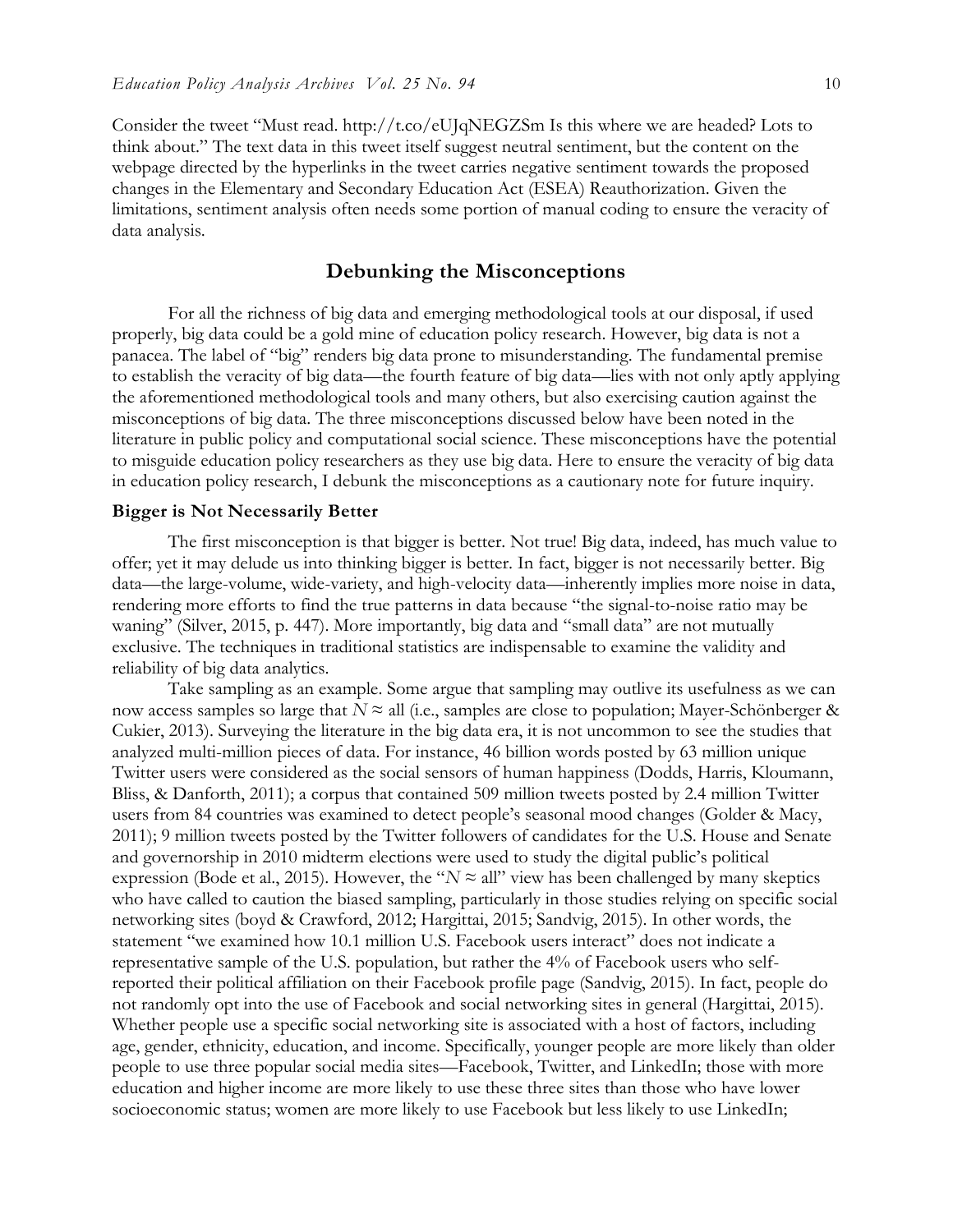African Americans are more likely to be on LinkedIn and Twitter, but less likely to use Facebook than Whites (Hargittai, 2015). As a corollary, the online population demographics might shift constantly, and do not represent the ones in the offline world (Diaz, Gamon, Hofman, Kıcıman, & Rothschild, 2016).

More importantly, in an article titled "How Big Data is Unfair", Hardt (2014) noted that the algorithms are apt to "favor those who belong to the statistically dominant groups" (para. 9), and "a variable that is positively correlated with the target in the general population might be negatively correlated with the target in a minority group" (para. 12). Therefore, despite a large *N*, the sheer number of sample size alone is not the factor substantiating the claim that  $N \approx$  all. Researchers must be cautious when making generalized claims based on a biased sample, as it is problematic to generalize the patterns in one demographic group at one place at one time to all demographic groups at all places at all times.

#### **Theoretical Framing Is Important As Always**

The second potential misconception of using big data in education policy research is that theoretical framing may become obsolete. Some predicted that the scientific approach of hypothesizing, modeling, and testing would become obsolete, because patterns can be revealed by crunching data through algorithms without being guided by theories (Anderson, 2008). This view is unfounded, because the revealed "patterns" might not exist and the "enormous quantities of data can offer connections that radiate in all directions" (boyd & Crawford, 2012, p. 668). The so-called "patterns" are deemed as "chance associations"—the discernable associations that would inevitably show up if we look at enough data (Leinweber, 2007). Without appropriate theories to frame and guide data mining, it is easy to fall into the trap of "data mining sins" (Leinweber, 2007, p. 15). An example is that the Google Flu Trends (GFT) was touted that it could predict flu by matching 50 million Google search terms to over 1,000 terms suggesting the propensity of flu, and the GFT could generate the flu prediction two weeks before the U.S. Centers for Disease Control and Prevention did. However, the GFT failed to predict the non-seasonal flu in 2009, partly because the GFT "was part flu detector and part winter detector" (Lazer, Kennedy, King, & Vespignani, 2014, p. 1203). This is why boyd and Crawford (2012) argued that data, big or small, lose value when they are taken out of context. In education policy research, the socially-constructed data should never override theory. Theory matters. Context matters. These principles apply to big data analytics as well. Technology truly helps satiate our voracious appetite for data; computer science provides the capacity to collect and analyze voluminous amounts of data. But still, in the big data era, theories and data are inextricably linked. Data alone tell us nothing. Data are merely a vehicle we can lean on to enrich our understanding of social phenomena. When we simplify human behaviors to numbers, we run the risk of losing the richness of human behaviors. It is the researchers' job to interpret data: unpacking the meaning behind the data in a given context (boyd & Crawford, 2012). Therefore, the data interpretation, data contextualization, and sense-making process must be guided by theories, rather than algorithms. In education policy research, on the one hand, theories are analogous to beacons guiding the data collection, analysis, and interpretation, so that researchers do not cherrypick variables to blindly hunt for patterns; on the other hand, the results from a theoretical-guided analytical approach can help facilitate theory development and enrich our understanding of intricate education policy issues.

#### **Even Automation Needs Human Involvement**

Given the large-volume, wide-variety, and high-velocity features of big data, much of the big data analytics is automated by algorithms. The third potential misconception of using big data in education policy research is that automation does not need human involvement. This misconception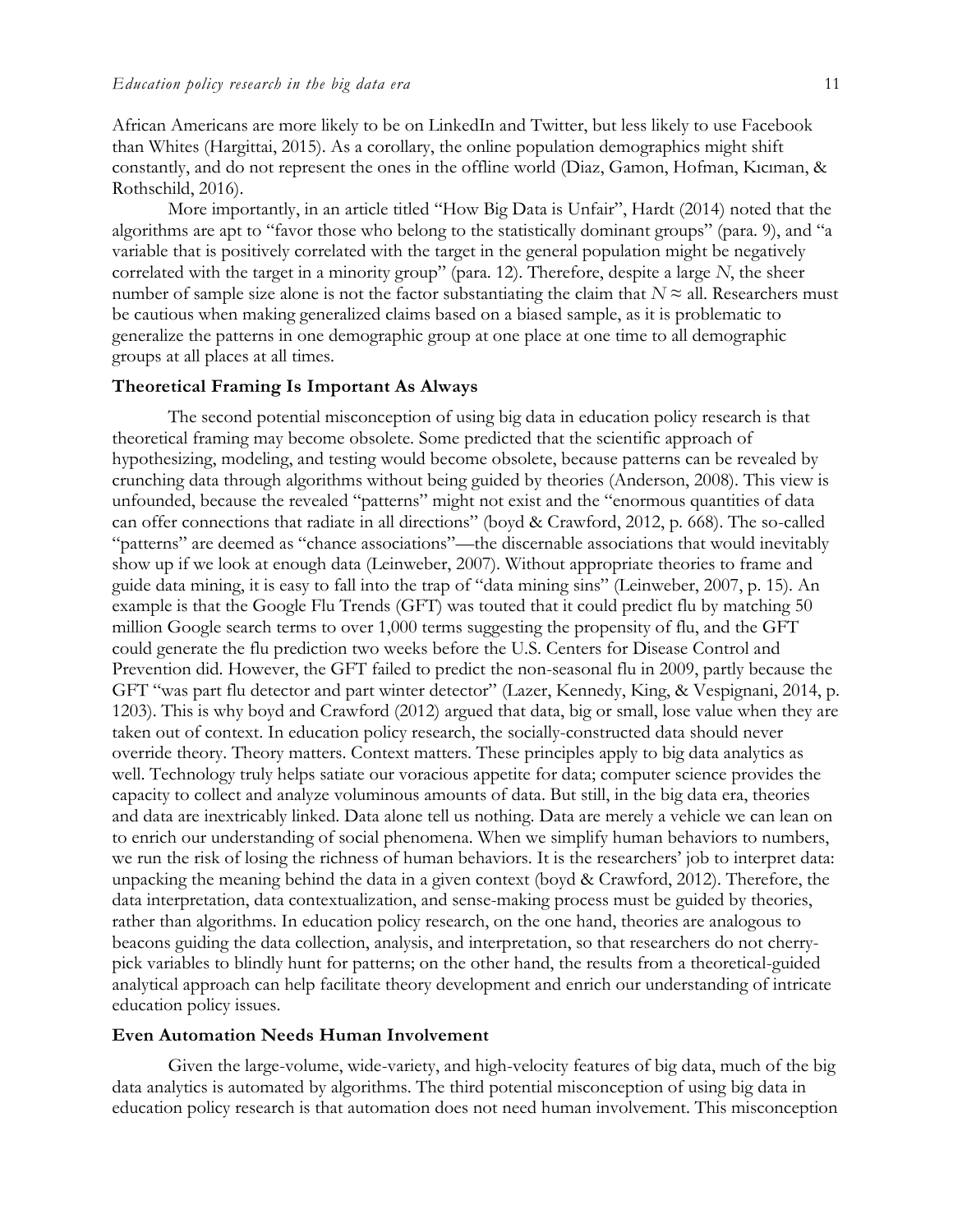runs the risk of overemphasizing algorithm-enabled automation at the expense of the veracity of big data. The sophisticated algorithms, along with the brute force of high-performance computing (also called supercomputer), do not mean that valid results are automatically produced after feeding data into the magic wand of algorithms. First, human judgment is needed in every step of big data analytics in education policy research to establish the veracity of research. The data quality needs to be evaluated by humans, as the data feeding into the algorithms can be unrepresentative of targeted population and error-prone (Tufekci, 2014). The model parameters used in the automated data analysis need to be set by humans, as the ones noted earlier in the section of topic models. The data interpretation entails researchers to draw upon their prior knowledge in the field to make sense of the data. As a corollary, to tap the potential of big data in the field of education policy, the key is not to blindly pursue clever algorithms or troves of data, but to augment automation and human judgment, so that they are complementary to each other.

#### **Challenges**

Amid the abundant potential of big data, pressing challenges abound in using big data in education policy research. Among them are developing interdisciplinary research capacity, and addressing the privacy concerns and ethical conundrums. Here I discuss these two challenges that may deter using big data in education policy research. More importantly, I encourage future researchers to offer viable strategies to unleash the potential big data in education policy research.

#### **Developing Interdisciplinary Research Capacity**

The first challenge we face is the deficiency of education policy researchers who are well versed in the fields of both education policy and computer science. In its essence, using big data in education policy research entails interdisciplinary efforts, in which the knowledge in education policy provides vital theoretical underpinnings that frame the studies, and the expertise in computer science enables the algorithmic approaches to data acquisition, mining, and analysis to scale up analytical capacity. Unfortunately, education policy researchers are often inadequately trained in computer science.

To surmount this challenge, I propose two viable solutions to build and maximize the research capacity in using big data in education policy research. The first solution is to develop interdisciplinary research teams. Stepping out the silos in individual researcher's disciplinary boundary, the researchers in different fields—such as education policy, computer science, and data science—collaborate and marshal the intellectual capital on data acquisition and analysis, as well as interpreting data in rich social contexts. Another solution to the deficiency of interdisciplinary research capacity is to build a pipeline of ambidextrous researchers who are deft in both education policy research and computer science. In fact, government agencies have already taken the initiatives to train aspiring socially-minded computer scientists and computationally-minded social scientists. For instance, National Science Foundation has been funding the initiatives to train interdisciplinary big data researchers (NSF, 2012). Moreover, many universities have begun building interdisciplinary programs that bring together social science, computer science, statistics, and data visualization (Wallach, 2015). It is thus recommended that future education policy researchers participate in such interdisciplinary training programs so that they will be well equipped to apply computational social science to education policy research.

#### **Addressing Privacy Concerns and Ethical Conundrums**

In a data-rich environment, researchers have been wrestling with privacy concerns that derive from the inherent tension between data and privacy. The word "data" is a plural of the Latin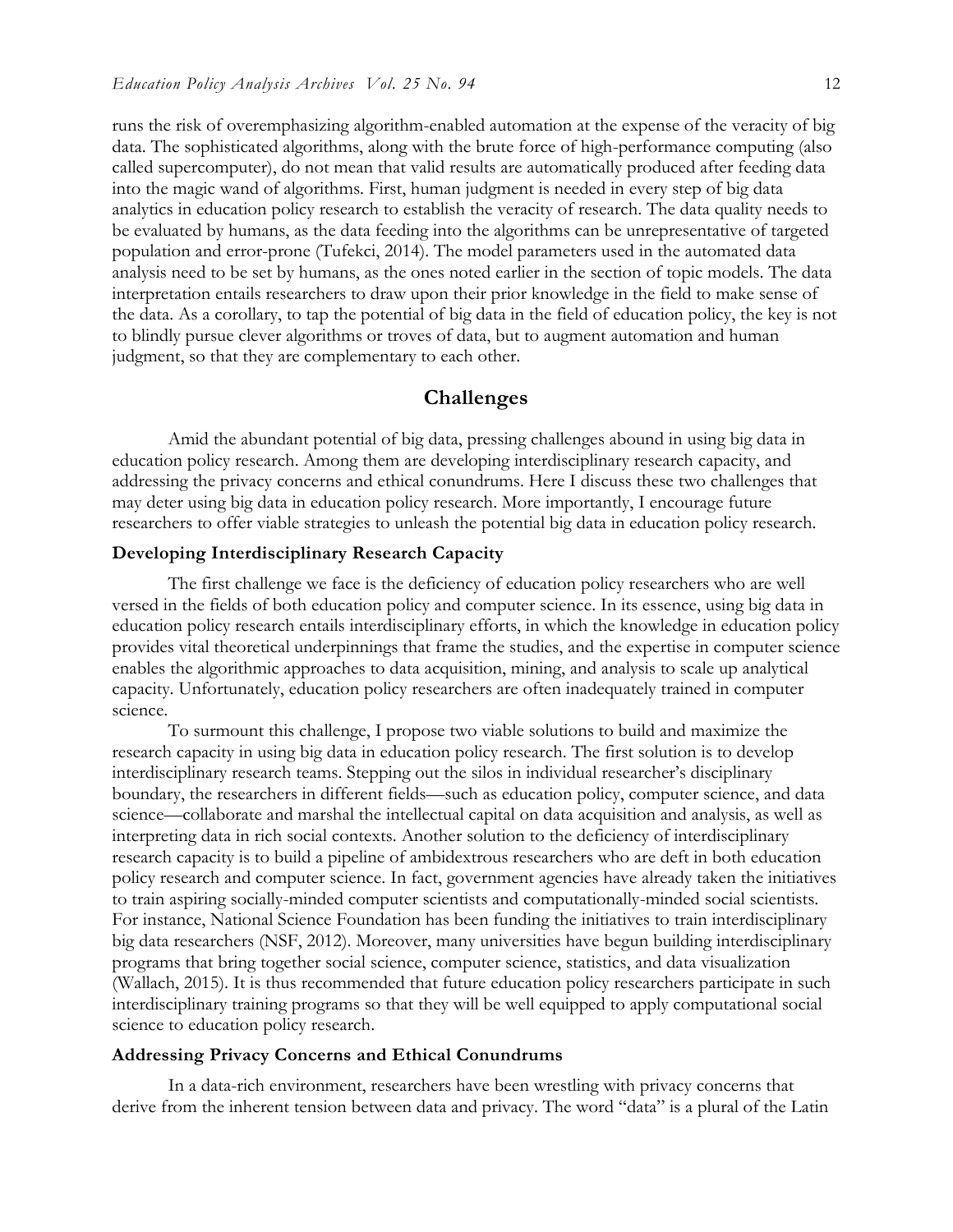word "datum" which means "something given", whereas privacy refers to "the ability to control the dissemination and use of one's information" (Wright et al., 2003, p. 148). As a result, big data and privacy have inherently contradictory goals (O'Leary, 2015). With Internet-connected digital devices at disposal, people might trade privacy for convenience. We disclose our whereabouts when we hail a ride with Uber or use Google Map to get to our destination. We share a part of our life when we use Facebook to stay in touch with families and friends. Further complicating the privacy issue is that once we share something online, either a picture or a comment, that "something" then has a life of its own on the Internet. That is, we no longer have much control over how the data about us are disseminated. In this digitally hyper-connected world, everything about our online activities, as boyd (2010) aptly put it, is "public by default, private when necessary" (boyd, 2010, para. 1). Still, for our researchers, as computerized algorithms allow us to scale up data collection and analysis through an automated process, we are now presented with the mounting challenges on how to strike a balance between strengthening the oversight of data access and advancing scientific discoveries.

Further, ethical conundrums loom large as we capitalize on big data in education policy research. First, readily access to data does not necessarily mean that the data are meant to be consumed by anyone (boyd, 2012). Rather, the easy access to big data highlights the need for greater oversight to deter prying eyes on personal data and prevent the potential abuse of massive datasets. A recent controversial study was about the massive-scale experiment ( $n = 689,003$ ) on emotional contagion on Facebook (Kramer et al., 2014). To test whether emotions were contagious through Facebook's social networks without face-to-face communication or non-verbal cues, Kramer et al. manipulated the extent of the emotional content of Facebook users' News Feed. Kramer et al. stated that the data collection and analysis process was "consistent with Facebook's Data Use Policy, to which all users agree prior to creating an account on Facebook, constituting informed consent for this [Kramer et al.'s] research" (Kramer et al., 2014, p. 8789). This leads to a critical question: Are social media sites' Terms of Service the de facto informed consent for social experiments in the digital age? To date, this question has not received an agreed-upon answer yet. Most Institutional Review Board Protocols have not provided adequate guidelines on conducting large-scale social experiments on social media sites. This is particularly problematic when human participants are not fully informed and are not explicitly asked for informed consent for online social experiment participations.

Another ethical challenge centers on the use of social bots in the experiments. Social bots are the social media accounts that are operated by algorithms, instead of humans, to automate the content generation and interaction with other human users on social media (Ferrara, Varol, Davis, Menczer, & Flammini, 2016; Kollanyi, Howard, & Wooley, 2016). Recently, social bots have been increasingly used to contribute to and even steer the direction of online discourse on political elections and public policy issues (Bessi & Ferrara, 2016; Ferrara et al., 2016). A prime example is that the automated pro-Trump bots were used more aggressively than pro-Clinton bots during the U.S. presidential debates in 2016, and particularly in the final presidential debate the pro-Trump bots out-produced seven times more traffic on Twitter than the pro-Clinton bots (Kollanyi, Howard, & Wooley, 2016). Thus, social bots can potentially have a bearing on shaping and even intentionally manipulating the contours of online discourse, wielding subtle and even significant influence on public opinion and policy issues. In the research realm, the social bots have been used as the "virtual confederates" in social experiments conducted online to study human social behaviors, like the confederates—the people trained by the researchers to follow the pre-assigned scripts in social experiments—used in Stanley Milgram's experiment as the pedestrians walking on the street and looking at the balcony to examine how many other pedestrians followed the confederates' behavior (Milgram, Bickman, & Berkowitz, 1969), and in Solomon Asch's (1956) conformity experiment. As a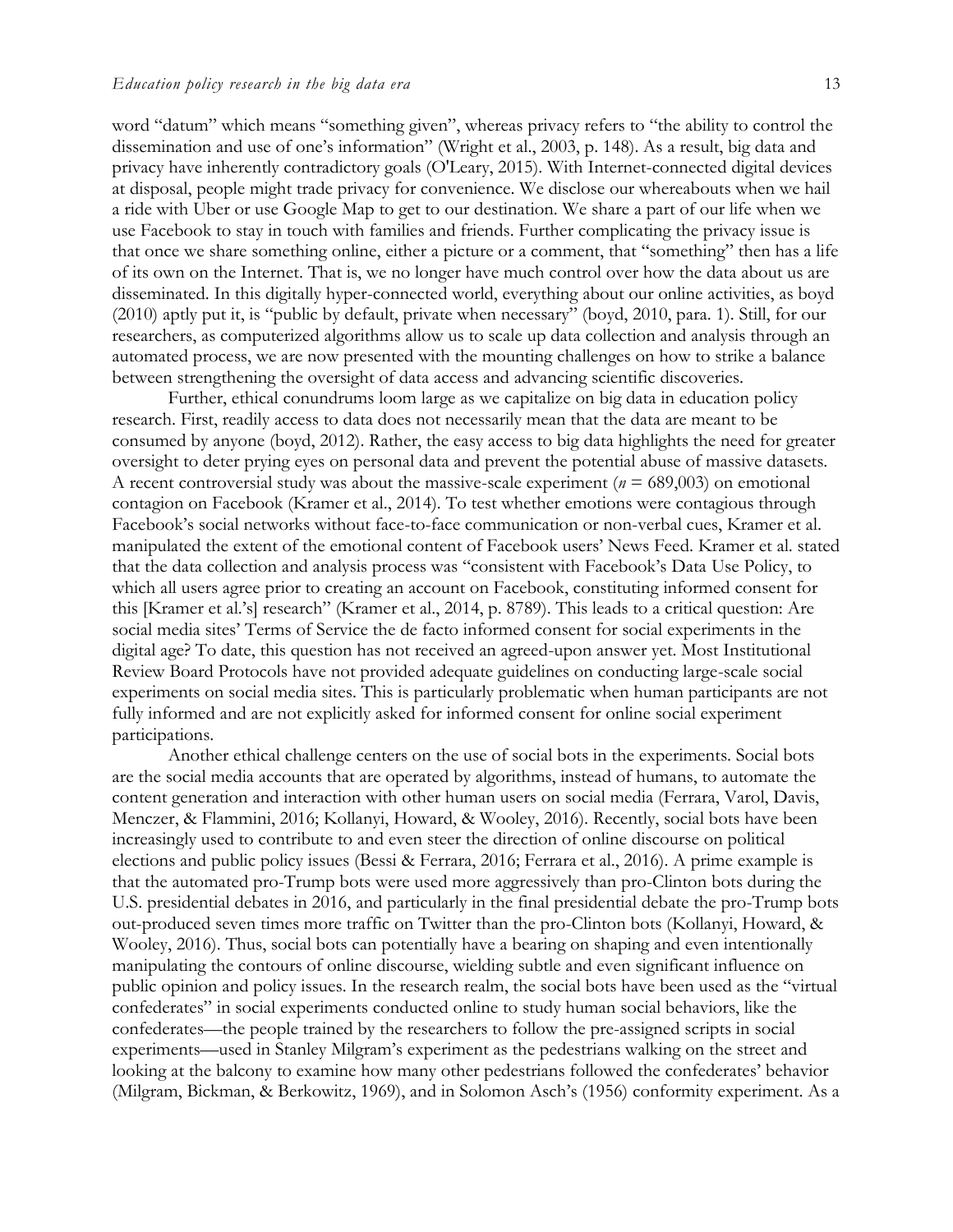result, the ethical challenges on the informed consent, deceptions, and direct harm must be addressed as the bots are used as the "virtual confederates" in the experiments to control the variables and create an artificial context (Krafft, Macy, & Pentland, 2016).

#### **Concluding Remarks**

Big data research has been growing by leaps and bounds. In education policy, researchers can collect big data from an array of sources, including, but not limited to, the data-driven education accountability systems, the digital footprints left by the digital services and devices used by education stakeholders, and data acquisition technologies such as the OCR converting the un-digitalized text data into digitalized data and API accessing data shared by technology companies. With the rich data, new models are rapidly being developed to analyze texts, videos, images, and audios, mobile phone call log data, and satellite image data. The wealth of data and analytical tools allow researchers to examine education policy research questions that might not be easily explored in the past. The three methodological approaches (topic models, network text analysis, and sentiment analysis) introduced in this commentary hold great potential to the real-time or near-real-time analysis of big data in education policy. In doing so, the timely results can be offered to inform education policymaking, implementation, and evaluation. For education policy researchers to venture into big data, it is important to develop interdisciplinary research capacity, as well as address the privacy concerns and ethical conundrums. This paper did not take a systematic approach to comprehensively surveying all methodological tools used in analyzing big data. Rather, to ensure the empirical examples presented in this paper are applicable in education policy research, this commentary introduces three analytical approaches used in the closely related fields of public policy and computational social science in an effort to invite education policy researchers to venture into big data. As we embrace big data in education policy research, many hurdles remain and new obstacles will emerge. It is the hope that this commentary could invite forward-looking discussions and the explorations of a research agenda of using big data in education policy.

#### **References**

- Achrekar, H., Gandhe, A., Lazarus, R., Yu, S., & Liu, B. (2011). Predicting flu trends using Twitter data. *The IEEE Conference on Computer Communications Workshops* (pp. 702-702). Piscataway, NJ: IEEE. https://doi.org/10.1109/infcomw.2011.5928903
- Altrabsheh, N., Cocea, M., & Fallahkhair. S. (2015). Detecting Sarcasm from Students' Feedback in Twitter. In G. [Conole,](http://link.springer.com/search?facet-creator=%22Gr%C3%A1inne+Conole%22) T. [Klobučar](http://link.springer.com/search?facet-creator=%22Toma%C5%BE+Klobu%C4%8Dar%22), [C. Rensing,](http://link.springer.com/search?facet-creator=%22Christoph+Rensing%22) [J. Konert,](http://link.springer.com/search?facet-creator=%22Johannes+Konert%22) & [É. Lavoué](http://link.springer.com/search?facet-creator=%22%C3%89lise+Lavou%C3%A9%22) (Eds.), *Design for teaching and learning in a networked world* (pp. 551-555). Switzerland: Springer International Publishing. https://doi.org/10.1007/978-3-319-24258-3\_57
- Alvarez, R. M. (Ed.). (2016). *Computational social science: Discovery and prediction*. New York, NY: Cambridge University Press. https://doi.org/10.1017/CBO9781316257340
- Anderson, C. (2008). The end of theory: The data deluge makes the scientific method obsolete. *Wired Magazine, 16*(7), 108–109.
- Asch, S. E. (1956). Studies of independence and conformity: I. A minority of one against a unanimous majority. *Psychological Monographs: General and Applied, 70*(9), 1-70. https://doi.org/10.1037/h0093718
- Baker, R., & Kalina Y. (2009). The state of educational data mining in 2009: A review and future visions. *Journal of Educational Data Mining, 1*(1), 3-16.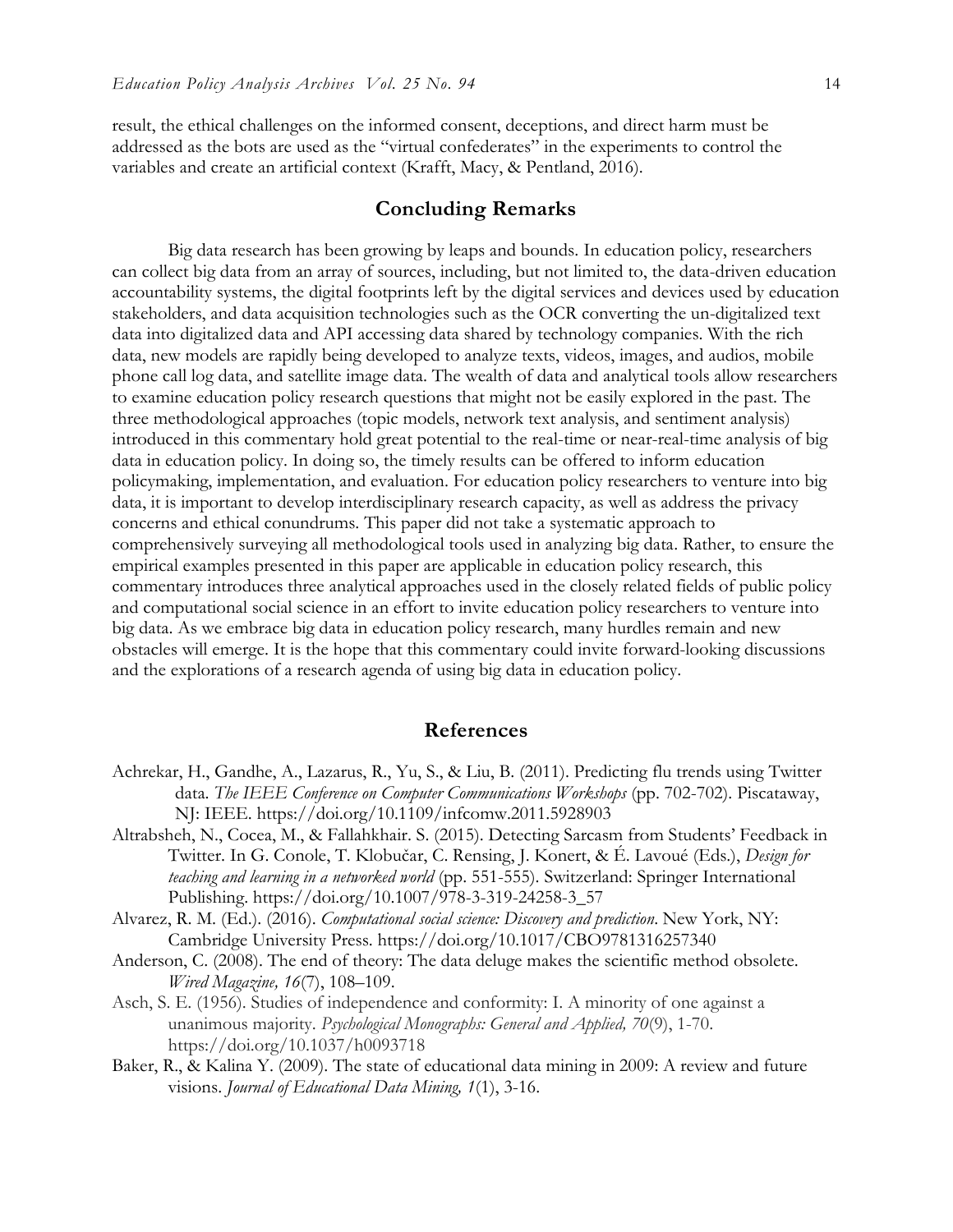- Barberá, P. (2015). Birds of the same feather tweet together: Bayesian ideal point estimation using Twitter data. *Political Analysis, 23*(1), 76-91. https://doi.org/10.1093/pan/mpu011
- Bates, D. W., Saria, S., Ohno-Machado, L., Shah, A., & Escobar, G. (2014). Big data in health care: Using analytics to identify and manage high-risk and high-cost patients. *Health Affairs, 33*(7), 1123-1131. https://doi.org/10.1377/hlthaff.2014.0041
- Bello-Orgaz, G., Jung, J. J., & Camacho, D. (2015). Social big data: Recent achievements and new challenges. *Information Fusion, 28*, 45-59. https://doi.org/10.1016/j.inffus.2015.08.005
- Bessi, A., & Ferrara, E. (2016). Social bots distort the 2016 U.S. Presidential election online discussion. *First Monday, 21*(11). https://doi.org/10.5210/fm.v21i11.7090
- Blei, D. M. (2012). Probabilistic topic models. *Communication of the ACM, 55*(4), 77-84. https://doi.org/10.1145/2133806.2133826
- Blei, D. M., & Lafferty. J. D. (2006). Dynamic topic models. *Proceedings of the 23rd International Conference on Machine Learning*. Pittsburgh, Pennsylvania, USA, June 25-29. https://doi.org/10.1145/1143844.1143859
- Blei, D. M., & Lafferty. J. D. (2007). A correlated topic model of *Science*. *The Annals of Applied Statistics, 1*(1), 17-35. https://doi.org/10.1214/07-AOAS114
- Blei, D. M., Ng, A. Y., & Jordan, M. I. (2003). Latent Dirichlet allocation. *Journal of Machine Learning Research, 3*, 993-1022.
- Bode, L., Hanna, A., Yang, J., & Shah, D. V. (2015). Candidate networks, citizen clusters, and political expression: strategic hashtag use in the 2010 midterms. *The Annals of the American Academy of Political and Social Science, 659*(1), 149-165. https://doi.org/10.1177/0002716214563923
- Bond, R. M., Fariss, C. J., Jones, J. J., Kramer, A. D. I., Marlow, C., Settle, J. E., & Fowler, J. H. (2012). A 61-million-person experiment in social influence and political mobilization. *Nature, 489*, 295-298. https://doi.org/10.1038/nature11421
- Borgatti, S. P., Everett, M. G., & Johnson, J. C. (2013). *Analyzing social networks*. Thousand Oaks, CA: Sage Publications.
- Boussalis, C., & Coan, T. G. (2016). Text-mining the signals of climate change doubt. *Global Environmental Change, 36*, 89-100. https://doi.org/10.1016/j.gloenvcha.2015.12.001
- boyd, d. (2010, January 25). Public by default, private when necessary [Web log post]. Retrieved from http://dmlcentral.net/public-by-default-private-when-necessary/
- boyd, d., & Crawford, K. (2012). Critical questions for big data: Provocations for a cultural, technological, and scholarly phenomenon. *Information, Communication and Society, 15*(5), 662– 679. https://doi.org/10.1080/1369118X.2012.678878
- Burstein, P. (2003). The impact of public opinion on public policy: A review and an agenda. *Political Research Quarterly, 56*(1), 29–40. https://doi.org/10.1177/106591290305600103
- Chen, X., Cho, Y., & Jang, S. (2015, April 24). Crime prediction using twitter sentiment and weather. *Paper presented at Systems and Information Engineering Design Symposium*. Charlottesville, VA. https://doi.org/10.1109/sieds.2015.7117012
- Chung, W., & Zeng. D. (2015). Social-media-based public policy informatics: Sentiment and network analyses of U.S. immigration and border security. *Journal of the Association for Information Science and Technology, 67*(7), 1588-1606. https://doi.org/10.1002/asi.23449
- Cobb, W. N. W. (2015). Trending now: Using big data to examine public opinion of space policy. *Space Policy, 32*, 11-16. https://doi.org/10.1016/j.spacepol.2015.02.008
- Diaz, F., Gamon, M., Hofman, J. M., Kıcıman, E., & Rothschild, D. (2016). Online and social media data as an imperfect continuous panel survey. *PLoS ONE, 11*(1), e0145406. https://doi.org/10.1371/journal.pone.0145406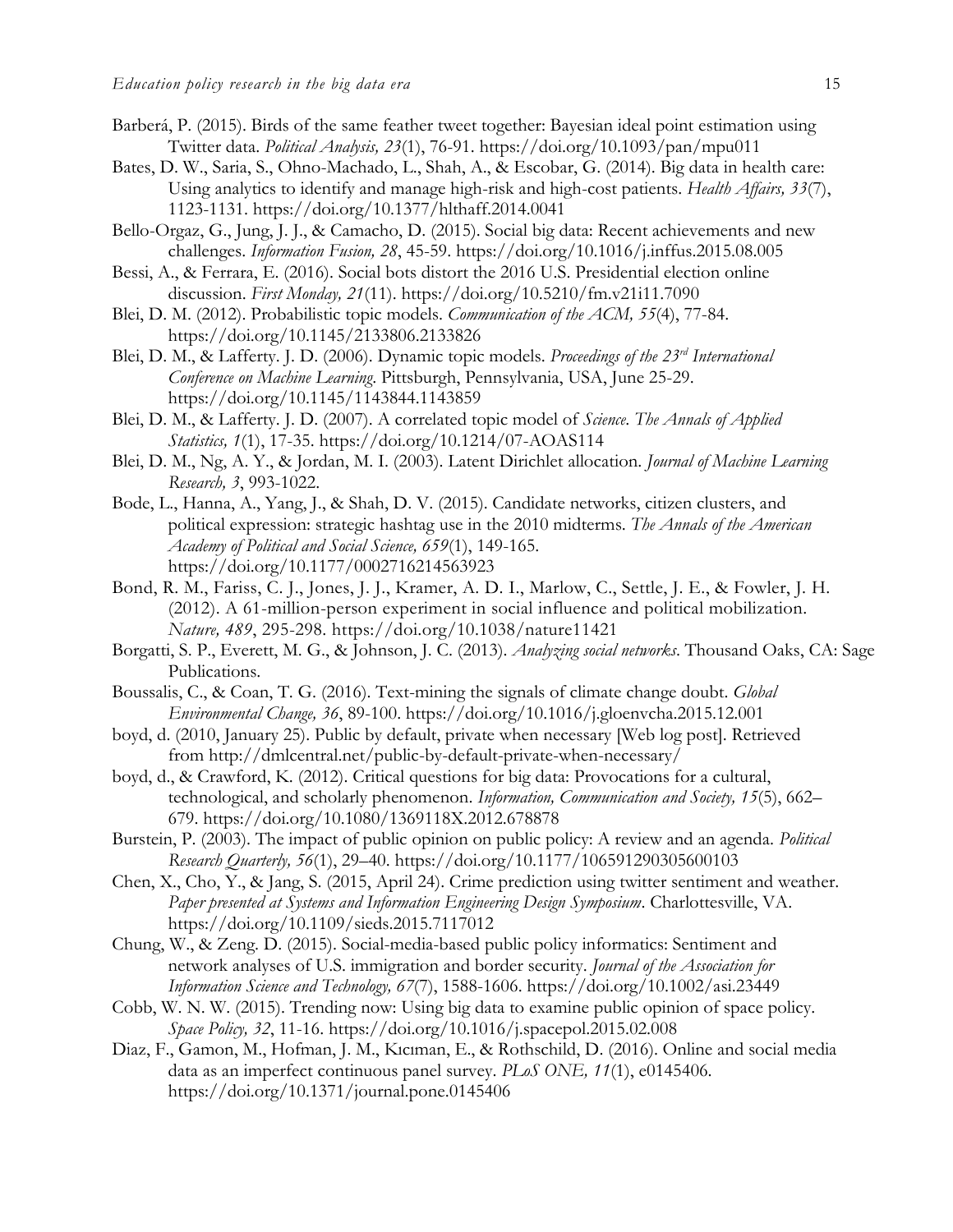- Diesner, J., & Carley, K. (2005). Revealing social structure from texts: Meta-matrix text analysis as a novel method for network text analysis. In V. K. Narayanan, & D. J. Armstrong (Eds.), *Causal mapping for information systems and technology research: Approaches, advances, and illustrations* (pp. 81-108). Hershey, PA: Idea Group Publishing. https://doi.org/10.4018/978-1-59140- 396-8.ch004
- Dodds, P. S., Harris, K. D., Kloumann, I. M., Bliss, C. A., & Danforth, C. M. (2011). Temporal patterns of happiness and information in a global social network: Hedonometrics and Twitter. *PLoS ONE, 6*(2): e26752. https://doi.org/10.1371/journal.pone.0026752
- Einav, L., & Levin, J. (2014). Economics in the age of big data. *Science, 346* (6210), 715-721. https://doi.org/10.1126/science.1243089
- Feldman, R. (2013). Techniques and applications for sentiment analysis. *Communications of the ACM, 56*(4), 82-89. https://doi.org/10.1145/2436256.2436274
- Feng, Y., & Lapata, M. (2010). Topic models for image annotation and text illustration. *Paper presented at the Human Language Technologies: The 2010 Annual Conference of the North American Chapter of the ACL*, Los Angeles, CA, June 1-6. Retrieved from http://www.aclweb.org/anthology/N10-1125
- Fernández-Gavilanes, M., Álvarez-López, T., Juncal-Martínez, J., Costa-Montenegro, E., & González-Castaño, F. J. (2016). Unsupervised Method for sentiment analysis in online texts. *Expert Systems with Applications, 58*, 57-75. https://doi.org/10.1016/j.eswa.2016.03.031
- Ferrara, E., Varol, O., Davis, C., Menczer, F., & Flammini, A. (2016). The rise of social bots. *Communications of the ACM, 59*(7), 96-104. https://doi.org/10.1145/2818717
- Fleuren, W. W. M., & Alkema, W. (2015). Application of text mining in the biomedical domain. *Methods, 74*, 97-106. https://doi.org/10.1016/j.ymeth.2015.01.015
- Golder, S. A., & Macy, M. W. (2011). Diurnal and seasonal mood vary with work, sleep, and daylength across diverse cultures. *Science, 333*(6051), 1878-1881. https://doi.org/10.1126/science.1202775
- Goldstone, A, & Underwood. T. (2014). The quiet transformation of literary studies: What thirteen thousand scholars could tell us. *New Literacy History, 45*(3), 359-384. https://doi.org/10.1353/nlh.2014.0025
- Gormley Jr., W. T. (2016). From science to policy in early childhood education. *Science, 333*, 978-981. https://doi.org/10.1126/science.1206150
- Grimmer, J. (2010). A Bayesian hierarchical topic model for political texts: Measuring expressed agendas in senate press releases. *Political Analysis, 18*(1), 1-35. https://doi.org/10.1093/pan/mpp034
- Grimmer, J., & Stewart, B. M. (2013). Text as data: The promise and pitfalls of automatic content analysis methods for political texts. *Political Analysis, 21*(3), 267-297. https://doi.org/10.1093/pan/mps028
- Grün, B., & Hornik, K. (2011). Topicmodels: An *R* package for fitting topic models. *Journal of Statistical Software, 40*(13), 1-30. https://doi.org/10.18637/jss.v040.i13
- Gutierrez, C., Figuerias, P., Oliveira, P., Costa, R., & Jardim-Goncalves, R. (2015). Twitter mining for traffic events detection. *Paper presented at the Science and Information Conference*, London, July 28-30. https://doi.org/10.1109/sai.2015.7237170
- Hargittai, E. (2015). Is bigger always better? potential biases of big data derived from social network sites. *The Annals of the American Academy of Political and Social Science, 659*(1), 63-76. https://doi.org/10.1177/0002716215570866
- Hardt, M. (2014, September 26). How big data is unfair. Medium. Retrieved from https://medium.com/@mrtz/how-big-data-is-unfair-9aa544d739de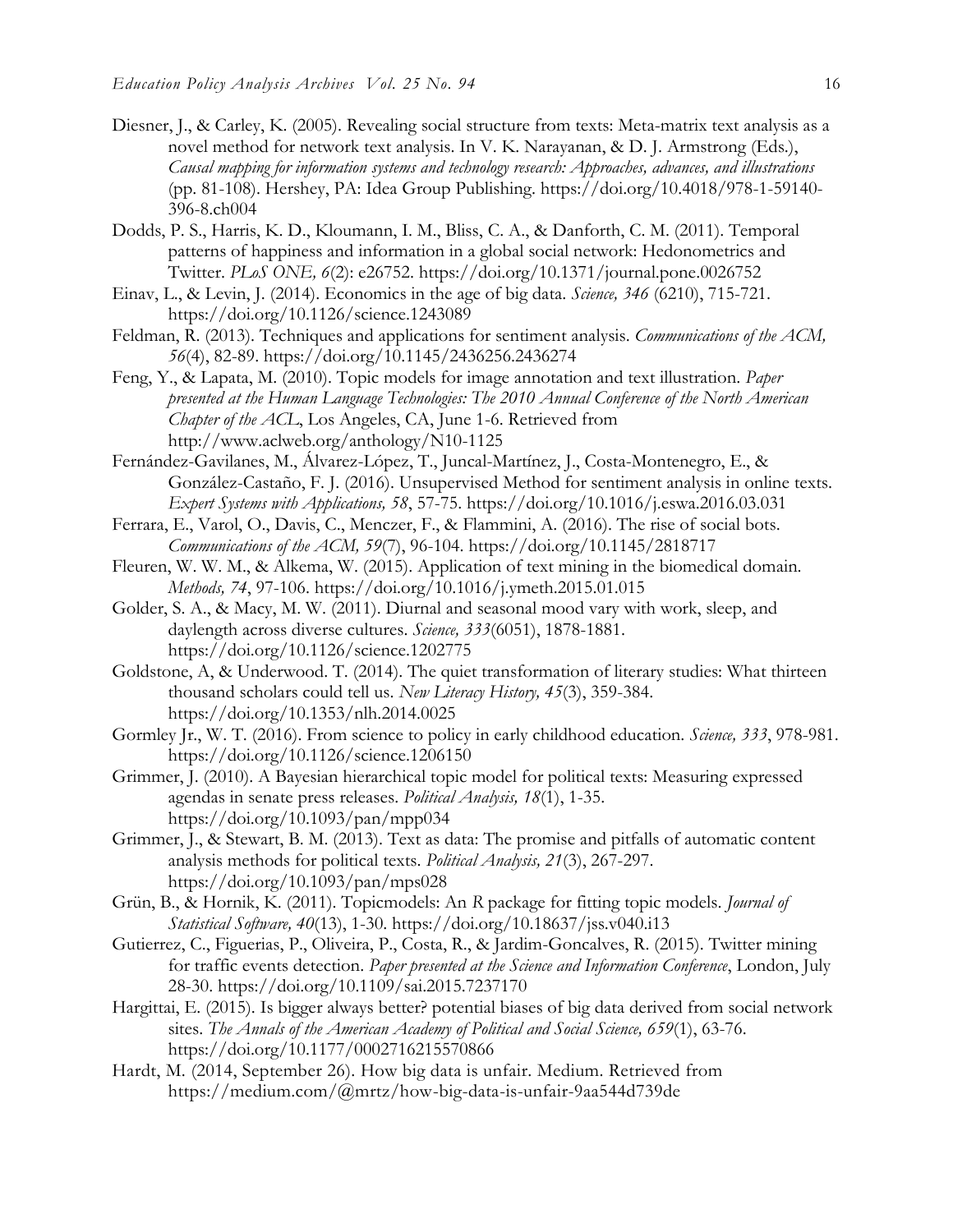- Hearst, M.A. (1999). Untangling text data mining. *Proceedings of the 37th annual meeting of the Association for Computational Linguistics on Computational Linguistics* (pp. 3-10). Association for Computational Linguistics. https://doi.org/10.3115/1034678.1034679
- Henderson, J. V., Storeygard, A., & Weil, D. N. (2012). Measuring economic growth from outer space. *American Economic Review, 102*(2), 994-1028. https://doi.org/10.1257/aer.102.2.994
- Henderson, M. B., Peterson, P. E., & West, M. R. (2016). The 2015 Ednext Poll on school reform. *Education Next, 16*(1), 8–20.
- Howison, J., Wiggins, A., & Crowston, K. (2011). Validity issues in the use of social network analysis with digital trace data. *Journal of the Association for Information Systems, 12*(12), 767–797.
- Lazer, D., Kennedy, R., King, K., & Vespignani, A. (2014). The parable of Google Flu: Traps in big data analysis. *Science, 343*, 1203-1205. https://doi.org/10.1126/science.1248506
- Jacobsen, R., Snyder, J. W., & Saultz, A. (2014). Informing or shaping public opinion? The influence of school accountability data format on public perceptions of school quality. *American Journal of Education, 121*(1), 1–27. https://doi.org/10.1086/678136
- Jahanbakhsh, K., & Moon, Y. (2014). The predictive power of social media: On the predictability of U.S. presidential election using Twitter. arXiv:1407.0622. Retrieved from http://arxiv.org/pdf/1407.0622v1.pdf
- Jeremy, P., Paul, W., Krone, T., Spiranovic, C., & Cockburn, H. (2015). Social media sentiment analysis: A new empirical tool for assessing public opinion on crime? *Current Issues in Criminal Justice, 27*(2), 217-236.
- Katsurai, M., Ogawa, T., & Haseyama, M. (2012). A cross-modal approach for extracting semantic relationships of concepts from an image database. *Paper presented at the IEEE International Conference on Acoustics Speech and Signal Processing*, Kyoto, Japan, March 25-30. https://doi.org/10.1109/icassp.2012.6288392
- King, D., Ramirez-Cano, D., Greaves, F., Vlaev, I., Beales, S., & Darzi, A. (2013). Twitter and the health reforms in the English National Health Service. *Health Policy, 110*(2-3), 291-297. https://doi.org/10.1016/j.healthpol.2013.02.005
- King, G. (2011). Ensuring the data-rich future of the social sciences. *Science, 331*, 719-721. https://doi.org/10.1126/science.1197872
- King, G. (2016). Preface: Big data is not about the data! In R. M. Alvarez (Ed), *Computational Social Science: Discovery and Prediction* (pp. vii-x). New York, NY: Cambridge University Press. https://doi.org/10.1017/CBO9781316257340.001
- Kollanyi, B., Howard, P. N., & Wooley, S. C. (2016). Bots and automation over Twitter during the third U.S. presidential debate. *Project on Algorithms, Computational Propaganda, and Digital Politics*. Retrieved from http://politicalbots.org/wp-content/uploads/2016/10/Data-Memo-Third-Presidential-Debate.pdf
- Krafft, P. M., Macy, M., & Pentland, A. (2016). *Bots as virtual confederates: Design and ethics*. Retrieved from https://arxiv.org/pdf/1611.00447.pdf
- Kramer, A. D. I., Guillory, J. E., & Hancock, J. T. (2014). Experimental evidence of massive-scale emotional contagion through social networks. *Proceedings of the National Academy of Sciences of the United States of America, 111*(24), 8788-8790. https://doi.org/10.1073/pnas.1320040111
- Lauderdale, B. E., & Clark, T. S. (2014). Scaling politically meaningful dimensions using texts and votes. *American Journal of Political Science, 58*(3), 754-771. https://doi.org/10.1111/ajps.12085
- Lazer, D., Pentland, A., Adamic, L., Aral, S., Barabási, A. L., Brewer, D., … Alstyne, M. V. (2009). Life in the network: The coming age of computational social science. *Science, 323*(5915), 721- 723. https://doi.org/10.1126/science.1167742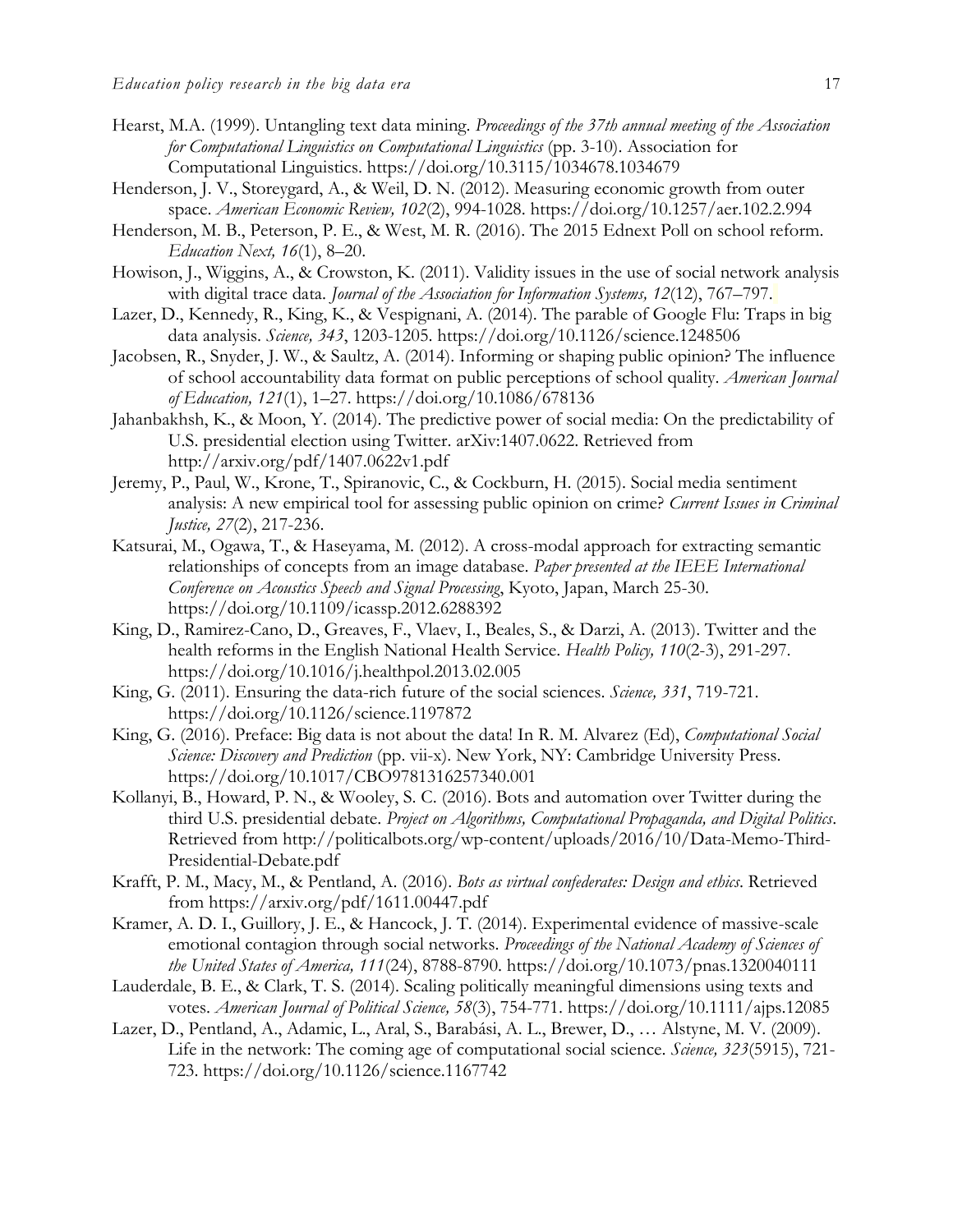- Leinweber, D. J. (2007). Stupid data miner tricks: Overfitting the S&P 500. *Journal of Investing 16*(1), 15–22. https://doi.org/10.3905/joi.2007.681820
- Leydesdorff, L., & Hellsten, I. (2005). Metaphors and Diaphors in science communication: Mapping the case of stem-cell research. *Science Communication, 27*(1), 64-99. https://doi.org/10.1177/1075547005278346
- Leydesdorff, L., & Nerghes, A. (in press). Co-word maps and topic modeling: A comparison using small and medium-sized corpora (n < 1000). *Journal of the Association for Information Science and Technology*. Retrieved from http://www.mathpubs.com/detail/1511.03020v2/Co-word-Maps-and-Topic-Modeling-A-Comparison-Using-Small-and-Medium-Sized-Corpora-n-1000
- Liu, B. (2010). Sentiment analysis and subjectivity. In N. Indurkhya & F. J. Damerau (Eds.), *Handbook of Natural Language Processing* (pp. 627-666). UK. Chapman and Hall/CRC.
- Mayer-Schönberger, V., & Cukier, K. (2013). *Big data: A revolution that will transform how we live, work, and think*. London, UK: Eamon Dolan/Mariner Books.
- Milgram, S., Bickman, L., & Berkowitz, L. (1969). Note on the drawing power of crowds of different size. *Journal of Personality and Social Psychology, 13(2)*, 79-82. https://doi.org/10.1037/h0028070
- Miller, W. R., Groves, D., Knopf, A., Otte, J. L., & Silverman, R. D. (2017). Word adjacency graph modeling: Separating signal from noise in big data. *Western Journal of Nursing Research, 39*(1), 166-185. https://doi.org/10.1177/0193945916670363
- Mislove, A., Lehmann, S., Ahn, Y., Onnela, J., & Rosenquist. J. N. (2012). Understanding the demographics of Twitter users. *Association for the Advancement of Artificial Intelligence*. Retrieved from http://www.ccs.neu.edu/home/amislove/publications/Twitter-ICWSM.pdf
- National Science Foundation. (2012). *Core techniques and technologies for advancing big data science & engineering*. Retrieved from

http://www.nsf.gov/publications/pub\_summ.jsp?ods\_key=nsf12499

- National Research Council. (2013). *Frontiers in massive data analysis*. Washington, D. C: National Academies Press.
- O'Leary, D. E. (2015). Big data and privacy: Emerging issues. *IEEE Intelligent System, 30*(6), 92-96. https://doi.org/10.1109/MIS.2015.110
- Page, B. I., & Shapiro, R. Y. (1983). Effects of public opinion on policy. *American Political Science Review, 77*(1), 175–190. https://doi.org/10.2307/1956018
- Peterson, P. E., Henderson, M. B., West, M. R., & Barrows, S. (2017). Ten-year trends in public opinion from the EdNext Poll. *Education Next, 17*(1), 8-28.
- Pinkovskiy, M., & Sala-i-Martin, X. (2015). Lights, camera, … income! Estimating poverty using national accounts, survey means, and lights. *Federal Reserve Bank of New York Staff Reports*, no. 669. Retrieved from

https://www.newyorkfed.org/medialibrary/media/research/staff\_reports/sr669.pdf

- Quinn, K. M., Monroe, B. L., Colaresi, M., Crespin, M. H., & Radev, D. R. (2010). How to analyze political attention with minimal assumptions and costs. *American Journal of Political Science, 54*(1), 209-228. https://doi.org/10.1111/j.1540-5907.2009.00427.x
- Ram, S., Zhang, W., Williams, M., & Pengetnze, Y. (2015). Predicting asthma-related emergency department visits using big data. *IEEE Journal of Biomedical and Health Informatics*, *19*(4), 1216- 1223. https://doi.org/10.1109/JBHI.2015.2404829
- Reardon, S., Kalogrides, D., & Shores, K. (2016). The geography of racial/ethnic test score gaps. Unpublished manuscript.
- Reddicka, C. G., Chatfieldb, A. T., & Jaramilloa, P. A. (2015). Public opinion on national security agency surveillance programs: A multi-method approach. *Government Information Quarterly, 32*, 129-141. https://doi.org/10.1016/j.giq.2015.01.003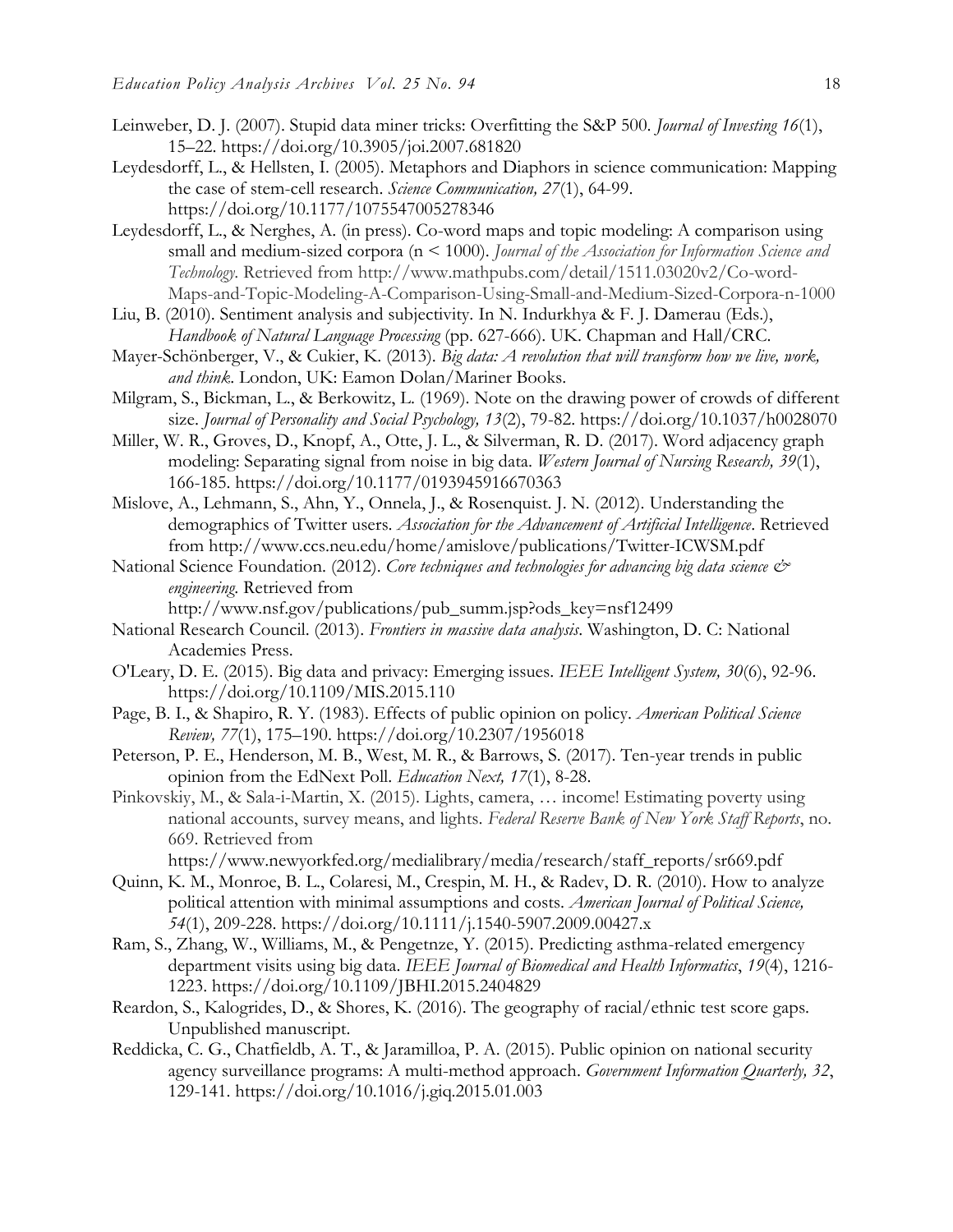- Roberts, M. E., Stewart, B. M., & Tingley, D. (2016). Navigating the local modes of big data: The case of topic models. In R. M. Alvarez (Ed.), *Computational social science: discovery and prediction* (pp. 51-97). New York, NY: Cambridge University Press. https://doi.org/10.1017/CBO9781316257340.004
- Sandvig, C. (2015). The Facebook "It's not our fault" study. [web log post]. Retrieved from http://socialmediacollective.org/2015/05/07/the-facebook-its-not-our-faultstudy/?blogsub=subscribed#blog\_subscription-2
- Schumaker, R. P., Zhang, Y., Huang, C., & Chen, H. (2012). Evaluating sentiment in financial news articles. *Decision Support Systems, 53*(3), 458-464. https://doi.org/10.1016/j.dss.2012.03.001
- Schwartz, H. A., & Ungar, L. H. (2015). Data-driven content analysis of social media. *The Annals of the American Academy of Political and Social Science, 659*(1), 78-94. https://doi.org/10.1177/0002716215569197
- Shah, D. V., Cappella, J. N., & Neuman, W. R. (2015). Big data, digital media, and computational social science: Possibilities and perils. *The Annals of the American Academy of Political and Social Science, 659*(1), 6-13. https://doi.org/10.1177/0002716215572084
- Silver, N. (2015). *The signal and the noise: Why so many predictions fail—but some don't*. New York, NY: Penguin Books.
- Sudhahar, S., Veltri, G. A., & Cristianini, N. (2015). Automated analysis of the US presidential elections using big data and network analysis. *Big Data and Society, 2*(1), 1-28. https://doi.org/10.1177/2053951715572916
- Supovitz, J. A., & Reinkordt, E. (2017). Keep your eye on the metaphor: The framing of the Common Core on Twitter. *Education Policy Analysis Archives, 25*(31), 1-29. http://dx.doi.org/10.14507/epaa.25.2285
- Taylor, P. (2014). More than half of millennials have shared a 'selfie'." *Pew Research Center.* Retrieved from http://www.pewresearch.org/fact-tank/2014/03/04/more-than-half-of-millennialshave-shared-a-selfie/
- Toole, J. L., Lin, Y., Muehlegger, E., Shoag, D., González, M. C., & Lazer, D. (2015). Tracking employment shocks using mobile phone data. *Journal of the Royal Society: Interface, 12*(107), 20150185. https://doi.org/10.1098/rsif.2015.0185
- Tufekci, Z. (2014, May). Big questions for social media big data: Representativeness, validity and other methodological pitfalls. *Paper presented at the 8th International Association for the Advancement of Artificial Intelligence Conference on Weblogs and Social Media*. Washington D. C.
- Valant, J., & Newark, D. A. (2016). The politics of achievement gaps: U.S. public opinion on racebased and wealth-based differences in test scores. *Educational Researcher, 45*(6), 311-346. https://doi.org/10.3102/0013189X16658447
- Verd, J. M., & Lozares, C. (2014). Reconstructing social networks through text analysis: From text networks to narrative actor networks. In S. Domínguez & B. Hollstein (Eds.), *Mixed methods social networks research: Design and applications* (pp. 269-304). New York, NY: Cambridge University Press. https://doi.org/10.1017/CBO9781139227193.014
- Wallach, H. (2015). Computational social science: Toward a collaborative future. In R. M. Alvarez (Ed.), *Data science for politics, policy, and government* (pp. 1-11). Cambridge University Press. Retrieved from http://dirichlet.net/pdf/wallach15computational.pdf
- Wang, T., Huang, Z., & Gan, C. (2016). On mining latent topics from healthcare chat logs. *Journal of Biomedical Informatics, 61*, 247-259. https://doi.org/10.1016/j.jbi.2016.04.008
- Wang, Y. (2016). U.S. state education agencies' use of Twitter: Mission accomplished? *Sage Open, 6*(1)**,** 1-12. https://doi.org/10.1177/2158244015626492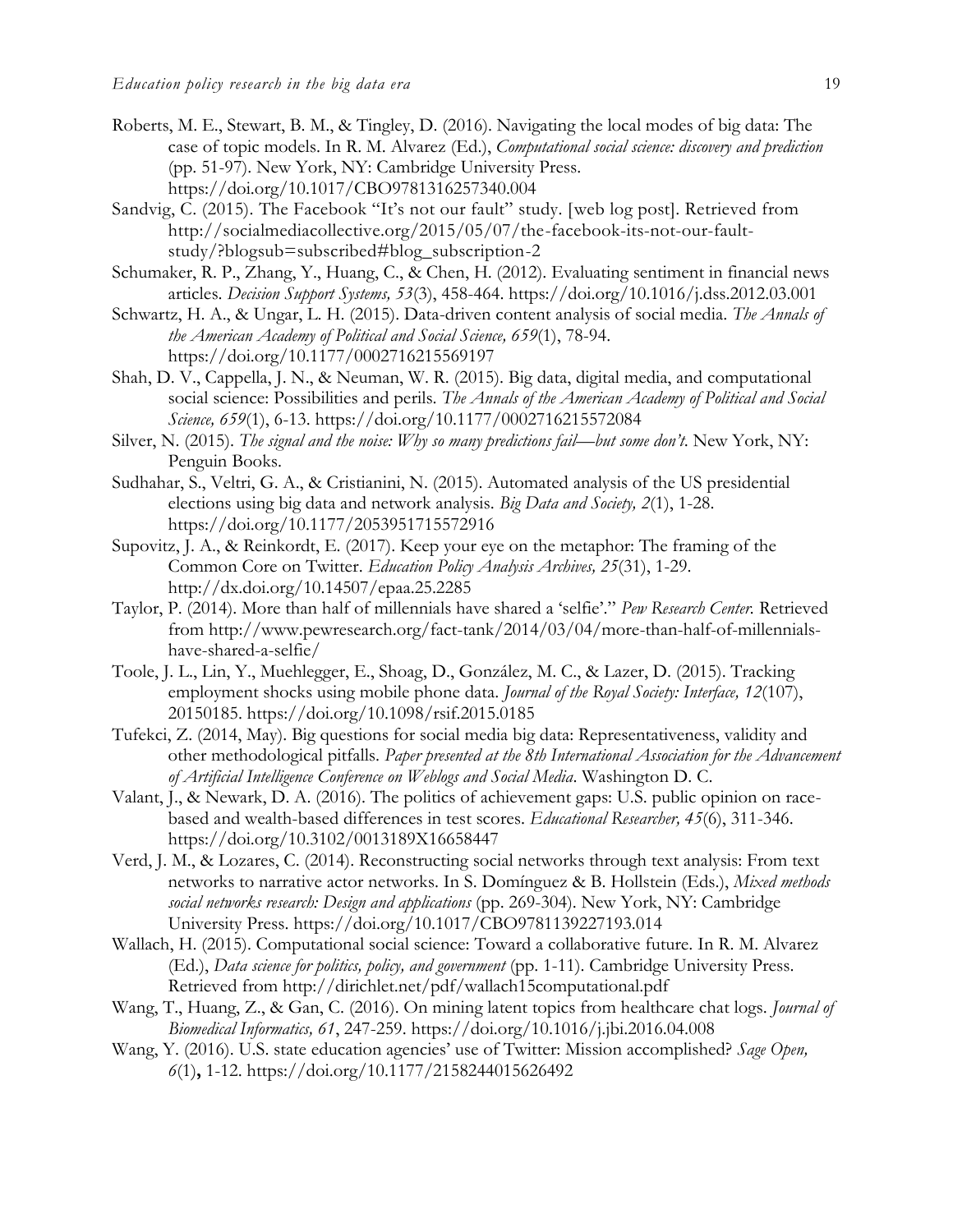- Wang, Y. (2017). The social networks and paradoxes of the opt-out movement amid the Common Core State Standards implementation. *Education Policy Analysis Archives, 25*(34), 1-27. https://doi.org/10.14507/epaa.25.2757
- Wang, Y., Bowers, A., & Fikis, D. (2017). Automated text data mining analysis of five decades of educational leadership research literature: Probabilistic topic modeling of *EAQ* articles from 1965 to 2014. *Educational Administration Quarterly*, *53*(2), 289-323. https://doi.org/10.1177/0013161X16660585
- Wang, Y., Bowers, A., Chae, H. S., Fikis, D., & Natriello, G. (2017). Illustrating the epistemological identity of education research: Probabilistic topic modeling of 116 years of literature of *Teachers College Record* from 1900 to 2015. *Paper accepted for presentation at the 2017 annual meeting of American Educational Research Association*. San Antonio, TX.
- Wang, Y., & Fikis, D. (2017). Common Core Standards on Twitter: Public sentiment and opinion leaders. *Educational Policy*, Online first. https://doi.org/10.1177/0895904817723739
- Wang, Y., & Fikis, D. (2016, November). *Text mining social media data on the Common Core State Standards: Topic modeling and hashtag co-concurrence network analysis.* Paper presented at the 2016 Annual Convention of University Council for Educational Administration. Detroit, MI.
- Watts, D. J. (2013). Computational social science: Exciting progress and future directions. *The Bridge Linking Engineering and Society, 43*(4), 5-11.
- Wilson, C. (2014). The selfiest cities in the world: TIME's definitive ranking. *TIME*. Retrieved from http://time.com/selfies-cities-world-rankings/
- Wright, R. N., Camp, L. J., Goldberg, I., Rivest, R., & Wood, G. (2003). Privacy tradeoffs: Myth or reality. *Financial Cryptography: Lecture Notes in Computer Science, 2357*, 147-151. https://doi.org/10.1007/3-540-36504-4\_11
- Xie, M., Jean, N., Burke, M., Lobell, D., & Ermon, S. (2016). Transfer learning from deep features for remote sensing and poverty mapping. *Paper presented at the 30th AAAI Conference on Artificial Intelligence*. Phoenix, AZ.
- Young, S. D., Rivers, C., & Lewis, B. (2014). Methods of using real-time social media technologies for detection and remote monitoring of HIV outcomes. *Preventive Medicine, 63*, 112-115. https://doi.org/10.1016/j.ypmed.2014.01.024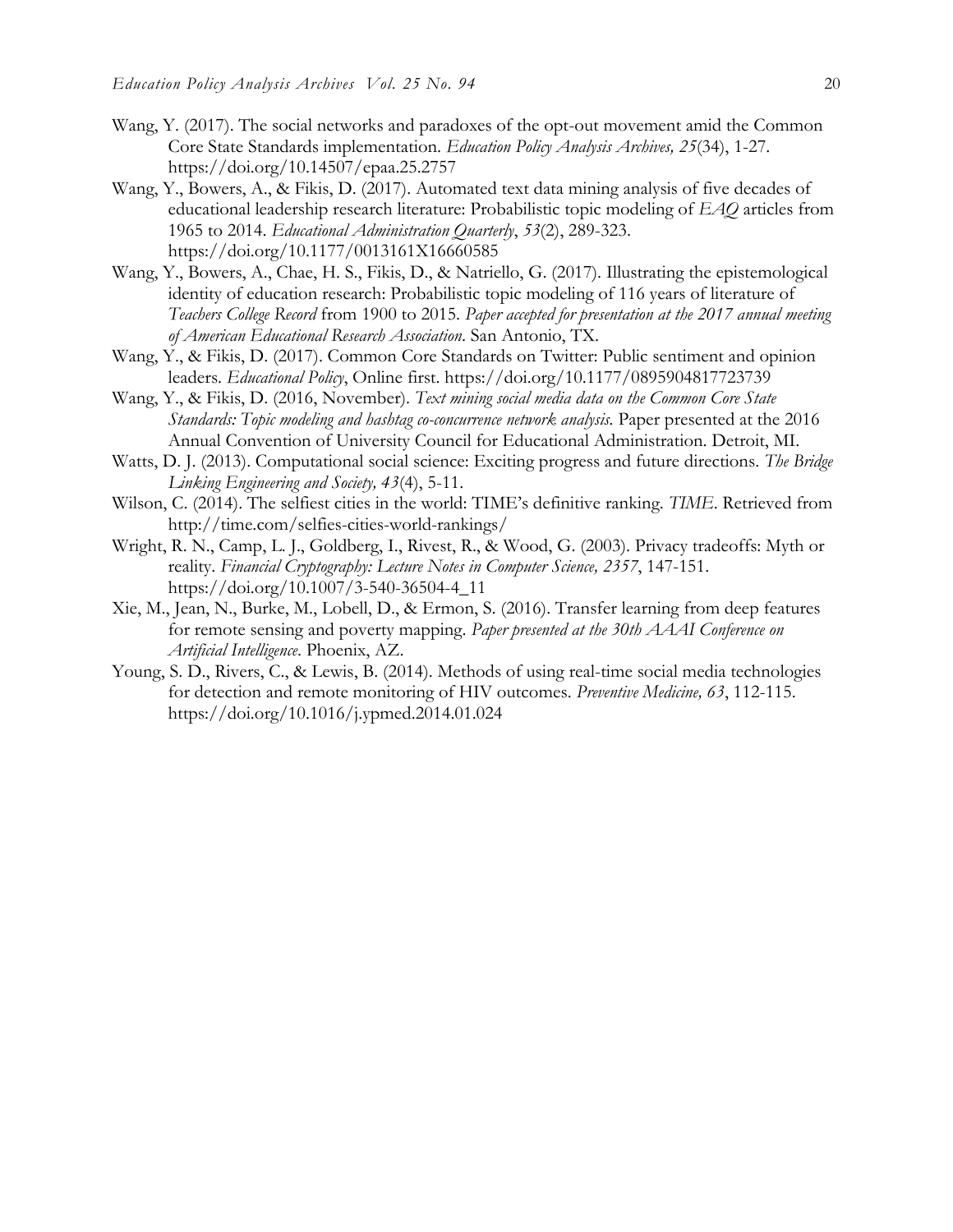### **About the Author**

**Yinying Wang** Georgia State University [ywang103@gsu.edu](mailto:ywang103@gsu.edu) http://orcid.org[/0000-0002-9005-9641](http://orcid.org/0000-0002-9005-9641)

Yinying Wang is an assistant professor of educational leadership in the Department of Educational Policy Studies at College of Education and Human Development, Georgia State University. Her research interests include social network analysis in educational leadership and policy, social media in education policy making and organizational communication, and educational technology leadership.

# education policy analysis archives

Volume 25 Number 94 August 21, 2017 ISSN 1068-2341

 $(c)$ 

SOME RIGHTS RESERVED Readers are free to copy, display, and distribute this article, as long as the work is attributed to the author(s) and **Education Policy Analysis Archives,** it is distributed for noncommercial purposes only, and no alteration or transformation is made in the work. More details of this Creative Commons license are available at

http://creativecommons.org/licenses/by-nc-sa/3.0/. All other uses must be approved by the author(s) or **EPAA**. **EPAA** is published by the Mary Lou Fulton Institute and Graduate School of Education at Arizona State University Articles are indexed in CIRC (Clasificación Integrada de Revistas Científicas, Spain), DIALNET (Spain), [Directory of Open Access Journals,](http://www.doaj.org/) EBSCO Education Research Complete, ERIC, Education Full Text (H.W. Wilson), QUALIS A1 (Brazil), SCImago Journal Rank; SCOPUS, SOCOLAR (China).

Please send errata notes to Audrey Amrein-Beardsley at [audrey.beardsley@asu.edu](mailto:audrey.beardsley@asu.edu)

**Join EPAA's Facebook community** at<https://www.facebook.com/EPAAAAPE> and **Twitter feed** @epaa\_aape.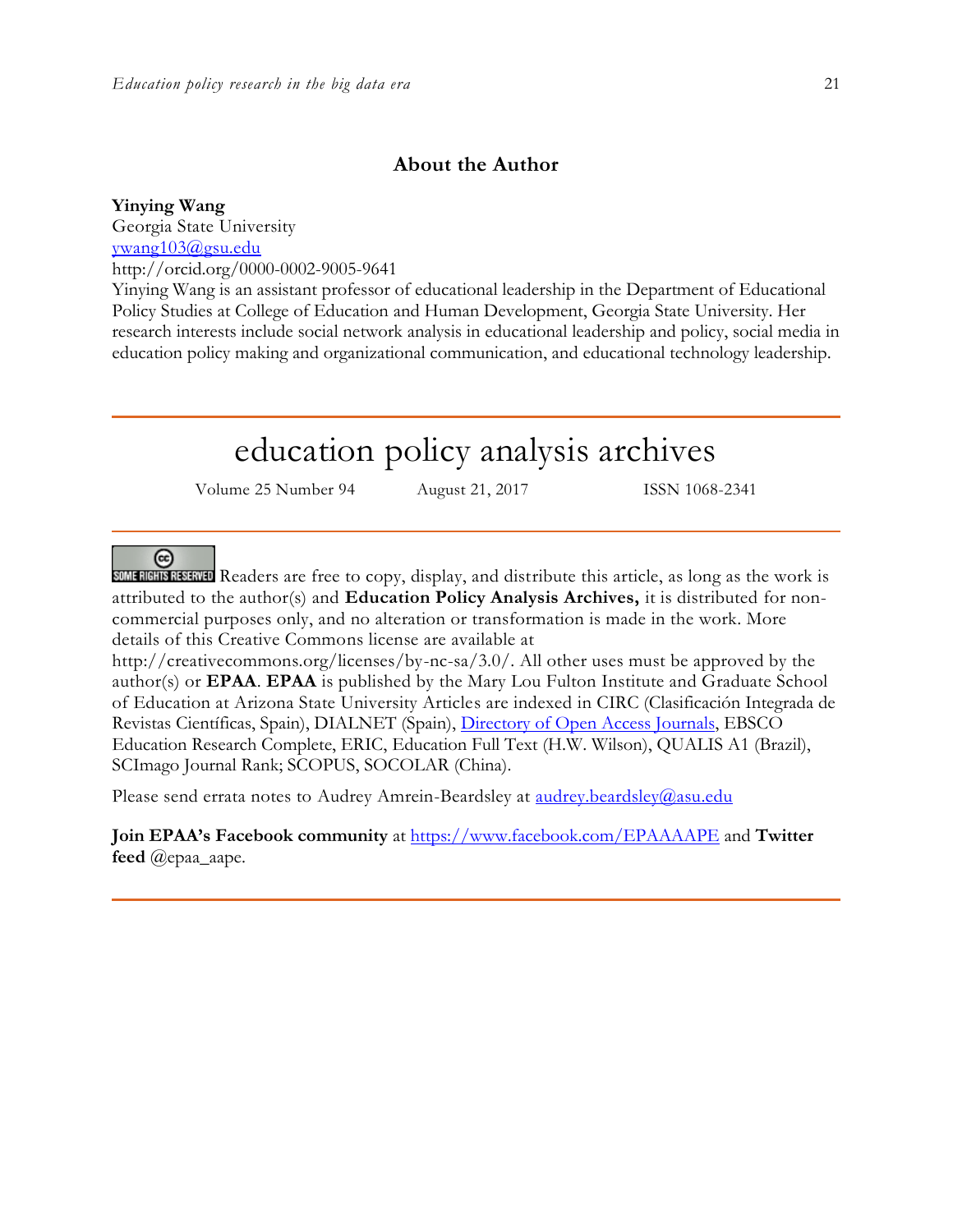### education policy analysis archives editorial board

Lead Editor: **Audrey Amrein-Beardsley** (Arizona State University) Editor Consultor: **Gustavo E. Fischman** (Arizona State University) Associate Editors: **David Carlson, Lauren Harris**, **Margarita Jimenez-Silva, Eugene Judson**, **Mirka Koro-Ljungberg, Scott Marley, Jeanne M. Powers, Iveta Silova, Maria Teresa Tatto** (Arizona State University)

**Cristina Alfaro** San Diego State University

**Gary Anderson** New York University

**Michael W. Apple** University of Wisconsin, Madison **Jeff Bale** OISE, University of Toronto, Canada

**David C. Berliner** Arizona State University

**Casey Cobb** University of **Connecticut** 

**Arnold Danzig** San Jose State University

**Linda Darling-Hammond**  Stanford University

**Elizabeth H. DeBray** University of Georgia

**Chad d'Entremont** Rennie Center for Education Research & Policy

**John Diamond** University of Wisconsin, Madison

**Matthew Di Carlo** Albert Shanker Institute

**Michael J. Dumas** University of California, Berkeley

**Kathy Escamilla** University of Colorado, Boulder

**Melissa Lynn Freeman** Adams State College

**Rachael Gabriel** University of Connecticut

**Amy Garrett Dikkers** University of North Carolina, Wilmington

**Gene V Glass** Arizona State University

**Ronald Glass** University of California, Santa Cruz

**Jacob P. K. Gross** University of Louisville

**Julian Vasquez Heilig** California State University, Sacramento **Aaron Bevanot** SUNY Albany **Kimberly Kappler Hewitt** University of North Carolina Greensboro

**Aimee Howley** Ohio University **Noah Sobe** Loyola University

**Henry Braun** Boston College **Steve Klees** University of Maryland **Nelly P. Stromquist** University of

**Jaekyung Lee S**UNY Buffalo

**Jessica Nina Lester** Indiana University

**Amanda E. Lewis** University of Illinois, Chicago

**Chad R. Lochmiller** Indiana University

**Christopher Lubienski** Indiana University

**Sarah Lubienski** Indiana University **Larisa Warhol**

**William J. Mathis** University of Colorado, Boulder

**Michele S. Moses** University of Colorado, Boulder

**Julianne Moss** Deakin University, Australia

**Sharon Nichols** University of Texas, San Antonio

**Eric Parsons** University of Missouri-Columbia

**Susan L. Robertson** Bristol University, UK

**Gloria M. Rodriguez** University of California, Davis **R. Anthony Rolle** University of Houston

**A. G. Rud** Washington State University

**Eric M. Haas** WestEd **Patricia Sánchez** University of University of Texas, San Antonio **Janelle Scott** University of California, Berkeley

> **Jack Schneider** College of the Holy Cross

Maryland

**Benjamin Superfine** University of Illinois, Chicago

**Sherman Dorn** Arizona State University

**Adai Tefera** Virginia Commonwealth University

**Tina Trujillo** University of California, Berkeley

**Federico R. Waitoller** University of Illinois, Chicago

University of Connecticut

**John Weathers** University of Colorado, Colorado Springs

**Kevin Welner** University of Colorado, Boulder

**Terrence G. Wiley** Center for Applied Linguistics

**John Willinsky**  Stanford University

**Jennifer R. Wolgemuth University of** South Florida

**Kyo Yamashiro** Claremont Graduate University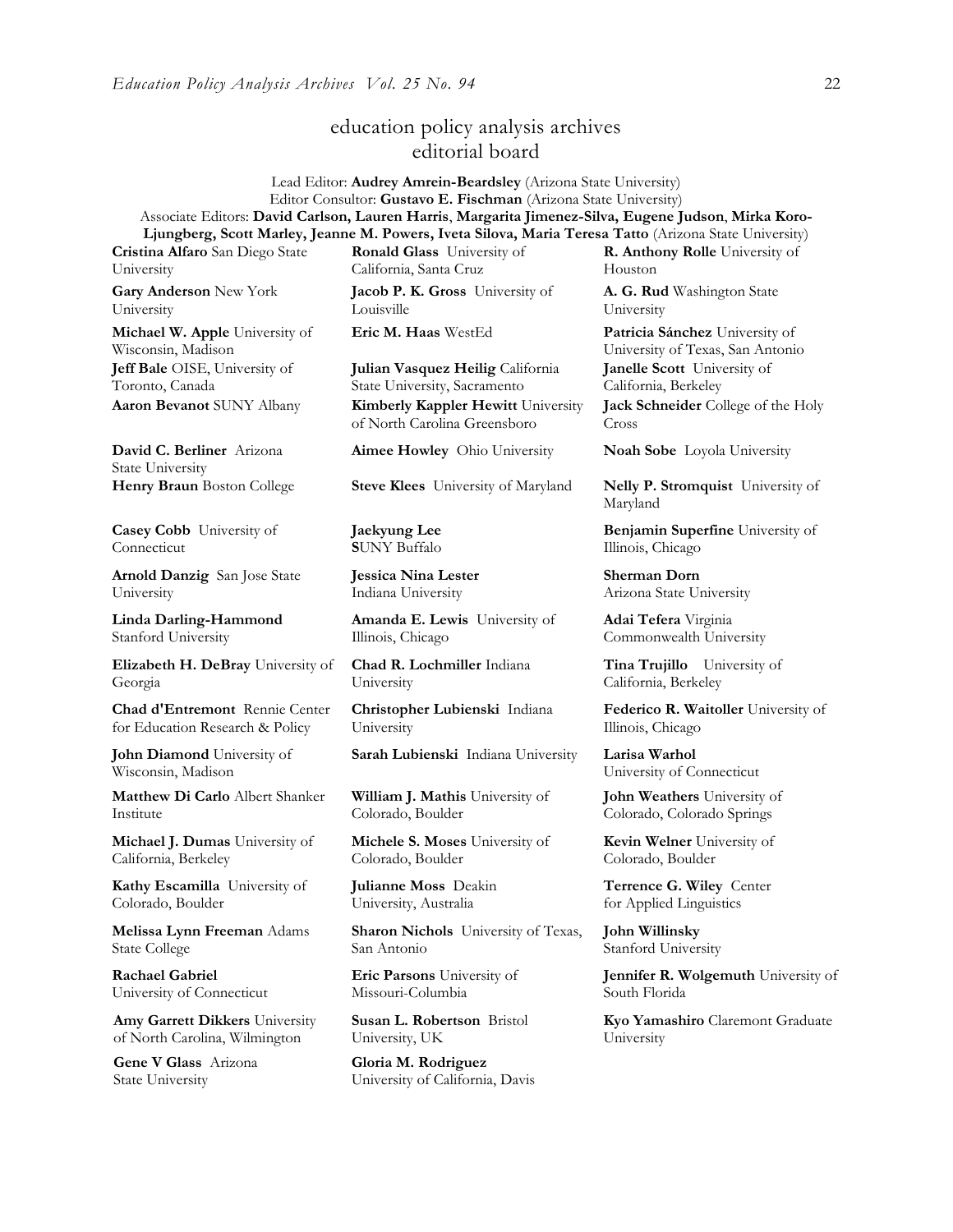# archivos analíticos de políticas educativas consejo editorial

Editor Consultor: **Gustavo E. Fischman** (Arizona State University) Editores Asociados: **Armando Alcántara Santuario** (Universidad Nacional Autónoma de México), **Jason Beech** (Universidad de San Andrés), **Ezequiel Gomez Caride** (Pontificia Universidad Católica Argentina), **Antonio Luzon** (Universidad de Granada), **José Luis Ramírez Romero** (Universidad Autónoma de Sonora, México)

**Claudio Almonacid** Universidad Metropolitana de Ciencias de la Educación, Chile **Miguel Ángel Arias Ortega**  Universidad Autónoma de la Ciudad de México **Xavier Besalú Costa**  Universitat de Girona, España

**[Xavier Bonal](javascript:openRTWindow() Sarro** Universidad Autónoma de Barcelona, España

**[Antonio Bolívar](javascript:openRTWindow() Boitia** Universidad de Granada, España

**[José Joaquín Brunner](javascript:openRTWindow()** Universidad Diego Portales, Chile

**[Damián Canales Sánchez](javascript:openRTWindow()** Instituto Nacional para la Evaluación de la Educación, México **Gabriela de la Cruz Flores** Universidad Nacional Autónoma de México **[Marco Antonio Delgado Fuentes](javascript:openRTWindow()**

Universidad Iberoamericana, México **[Inés Dussel](javascript:openRTWindow()**, DIE-CINVESTAV, México

**[Pedro Flores Crespo](javascript:openRTWindow()** Universidad Iberoamericana, México

**Ana María García de Fanelli**  Centro de Estudios de Estado y Sociedad (CEDES) CONICET, Argentina

**Juan Carlos González Faraco**  Universidad de Huelva, España

**María Clemente Linuesa**  Universidad de Salamanca, España

**Jaume Martínez Bonafé** Universitat de València, España

**Alejandro Márquez Jiménez**  Instituto de Investigaciones sobre la Universidad y la Educación, UNAM, México **María Guadalupe Olivier Tellez**, Universidad Pedagógica Nacional, México **[Miguel Pereyra](javascript:openRTWindow()** Universidad de

Granada, España

**[Mónica Pini](javascript:openRTWindow()** Universidad Nacional de San Martín, Argentina

**Omar Orlando Pulido Chaves** Instituto para la Investigación Educativa y el Desarrollo Pedagógico (IDEP)

**[Paula Razquin](javascript:openRTWindow()** Universidad de San Andrés, Argentina

**José Ignacio Rivas Flores** Universidad de Málaga, España

**[Miriam Rodríguez Vargas](javascript:openRTWindow()** Universidad Autónoma de Tamaulipas, México **José Gregorio Rodríguez**  Universidad Nacional de Colombia, Colombia **[Mario Rueda Beltrán](javascript:openRTWindow()** Instituto de Investigaciones sobre la Universidad y la Educación, UNAM, México **José Luis San Fabián Maroto**  Universidad de Oviedo, España

**[Jurjo Torres Santomé](javascript:openRTWindow()**, Universidad de la Coruña, España

**[Yengny Marisol Silva Laya](javascript:openRTWindow()** Universidad Iberoamericana, México

**Ernesto Treviño Ronzón** Universidad Veracruzana, México

**[Ernesto Treviño](javascript:openRTWindow() Villarreal** Universidad Diego Portales Santiago, Chile

**[Antoni Verger Planells](javascript:openRTWindow()** Universidad Autónoma de Barcelona, España **[Catalina Wainerman](javascript:openRTWindow()** Universidad de San Andrés, Argentina **Juan Carlos Yáñez Velazco** Universidad de Colima, México